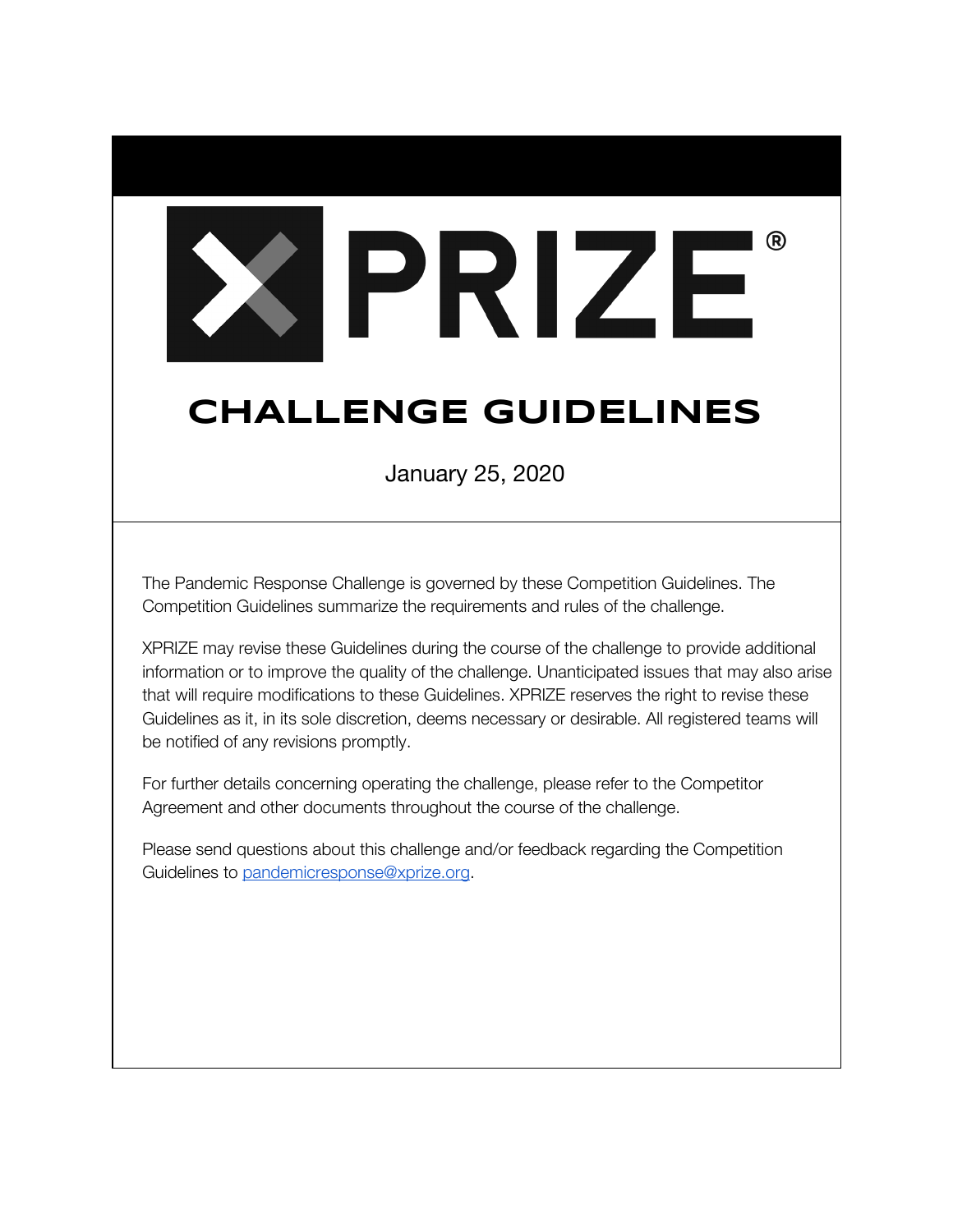# TABLE OF CONTENTS

| I. Competition Overview                       | 03. |
|-----------------------------------------------|-----|
| II. Competition Timeline & Registration       | 04  |
| III. Competition Phases, Testing, And Judging | 07  |
| IV. Prizes                                    | 17  |
| V. Roles and Responsibilities                 | 18. |
| VI. Environment and Safety                    | 20. |
| VII. Glossary                                 | 21  |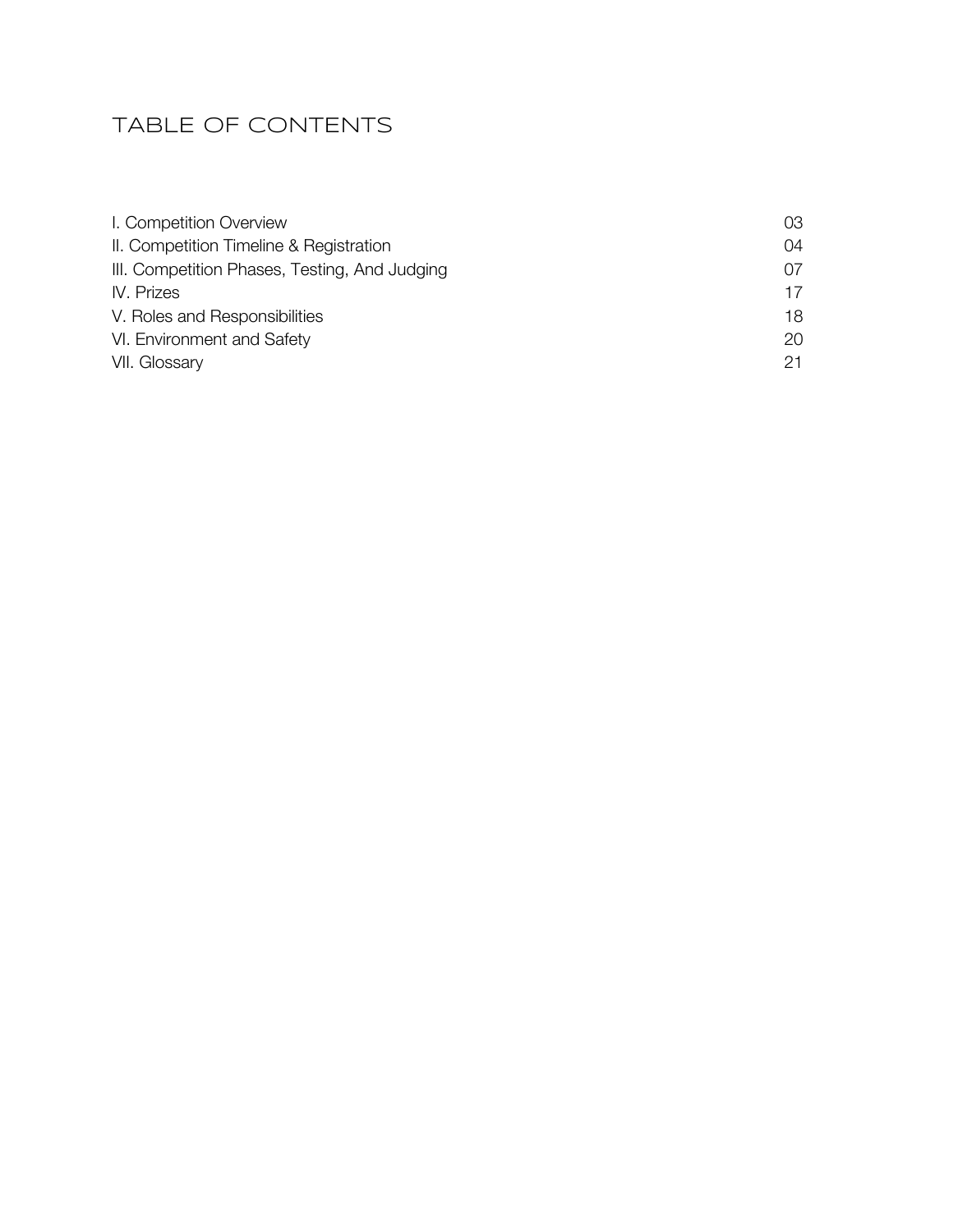# I. COMPETITION OVERVIEW

COVID-19 has become one of the world's most critical challenges—greater than any government or organization can tackle in isolation. Countries around the world are struggling to implement health and safety interventions and policies that protect their citizens and economies.

This pandemic requires access to localized, data-driven planning systems combined with cutting edge artificial intelligence tools to help decision-makers develop and implement intervention plans that reduce infection cases, minimize negative economic impacts, and reopen their economies and societies.

XPRIZE and Cognizant have partnered to unlock the technological breakthroughs needed to make this possible by launching the Pandemic Response Challenge. The Pandemic Response Challenge tasks participants with developing models that predict local outbreaks with more accuracy, along with prescriptive intervention and mitigation approaches that minimize infection cases and economic costs. The Challenge's open platform will enable increased and higher-quality data, accurate predictions, stronger regional intervention plans, and continual improvement as new interventions such as vaccinations and treatments become available. It will provide a platform for shared human and machine creativity and problem-solving, and ultimately a tool for future humanitarian crises.

Join us in building a collaborative AI for Good ecosystem that fosters innovative, evidence-based decision-making to combat COVID-19 and future emergencies.

**Two winning teams will produce prediction models that estimate future numbers of daily COVID-19 cases with the greatest accuracy and will create the best prescription models for intervention plans. The winning teams will split a total of \$500,000.**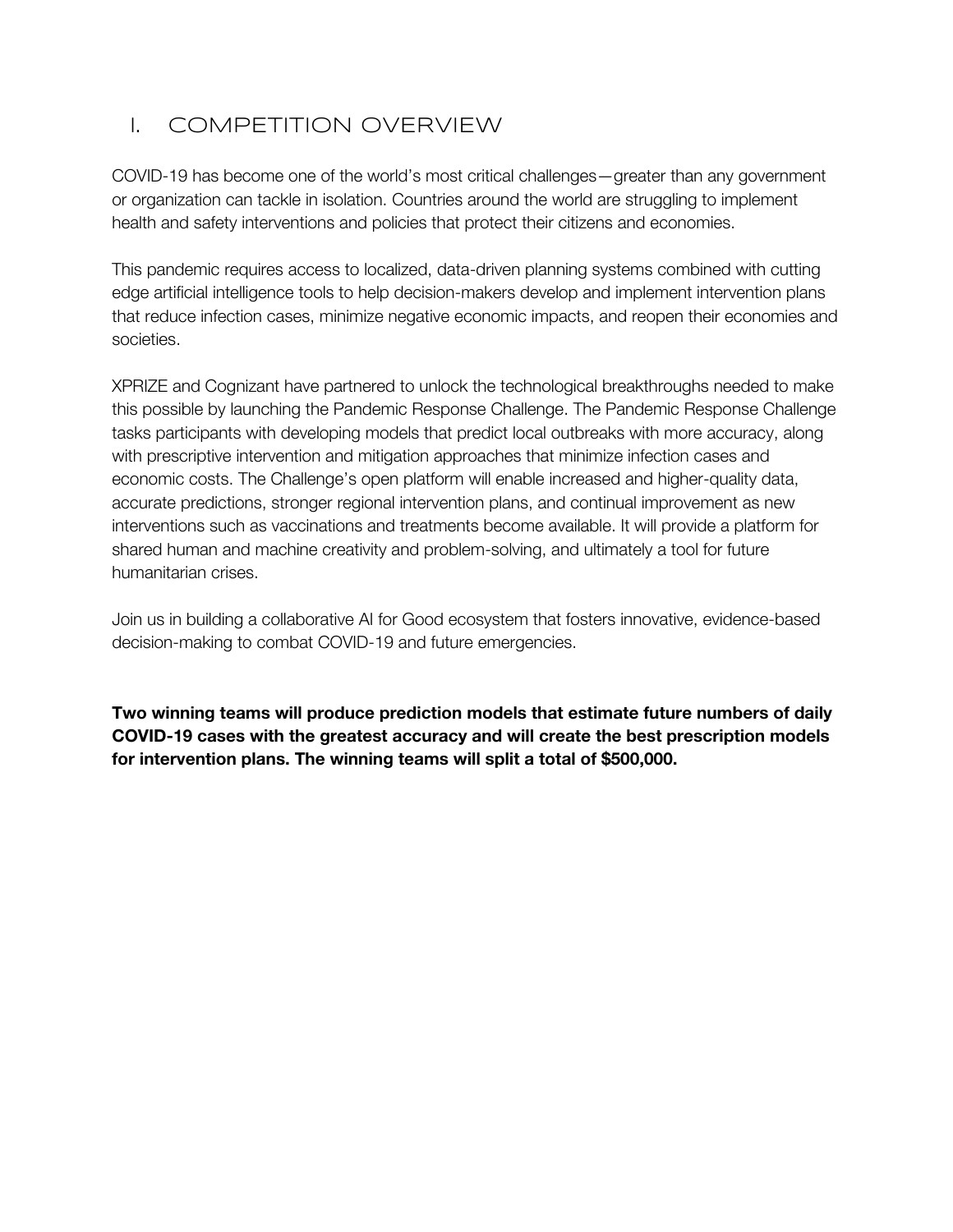## **II.** COMPETITION TIMELINE AND REGISTRATION

This section provides information on the proposed timeline of the competition, registration process, and registration requirements. XPRIZE will provide real time updates to the guidelines for this challenge.

| <b>Date</b>                                                | Item                                                                                                                                                                                                                                                                                                                                                                                                                                                                                             |
|------------------------------------------------------------|--------------------------------------------------------------------------------------------------------------------------------------------------------------------------------------------------------------------------------------------------------------------------------------------------------------------------------------------------------------------------------------------------------------------------------------------------------------------------------------------------|
| Oct. 30                                                    | Soft Launch: Teams can log in to the Prize<br>Operations Platform (POP). While in POP, teams will<br>have access to the guidelines, a GitHub link<br>(https://github.com/leaf-ai/covid-xprize/) to access<br>example predictors, prescriptors, and data, the<br>competitor agreement, and access to a Slack<br>channel. We encourage teams to start working on<br>predictor and prescriptor models right away. While<br>in POP teams can also proceed with team<br>registration and fee payment. |
| Nov. 17                                                    | Official Launch: This is the official public launch.<br>Team registration continues until December 8,<br>2020. Shortly thereafter, teams will be provided with<br>evaluation sandboxes.                                                                                                                                                                                                                                                                                                          |
| Dec. 8                                                     | <b>Registration Close</b>                                                                                                                                                                                                                                                                                                                                                                                                                                                                        |
| Oct. $30 - Dec. 22$                                        | Phase One-Predictor Development: Teams<br>develop, train, and finalize their predictor models<br>and load them into their evaluation sandbox. Teams<br>are also able to start work on their prescriptors<br>during this phase. Teams can upload newer<br>versions of their model into the sandbox up to the<br>Dec. 22 deadline.                                                                                                                                                                 |
| Dec. $22 -$ Jan. 12 (with ongoing<br>testing until Feb 25) | Phase One Live Model Testing: Starting December<br>22, teams will no longer be able to access their<br>evaluation sandbox and their final models will be run<br>automatically on a recurring basis. Results will be<br>displayed on the leaderboard on POP.                                                                                                                                                                                                                                      |
| Jan $6 -$ Jan 12                                           | Phase One-Intermediate Predictor Judging:<br>Qualitative and Quantitative judging                                                                                                                                                                                                                                                                                                                                                                                                                |
| Jan. 13                                                    | 50 Finalists Announced: Finalists are provided<br>access to prescriptor evaluation sandboxes                                                                                                                                                                                                                                                                                                                                                                                                     |

#### **Table One: Challenge Timeline**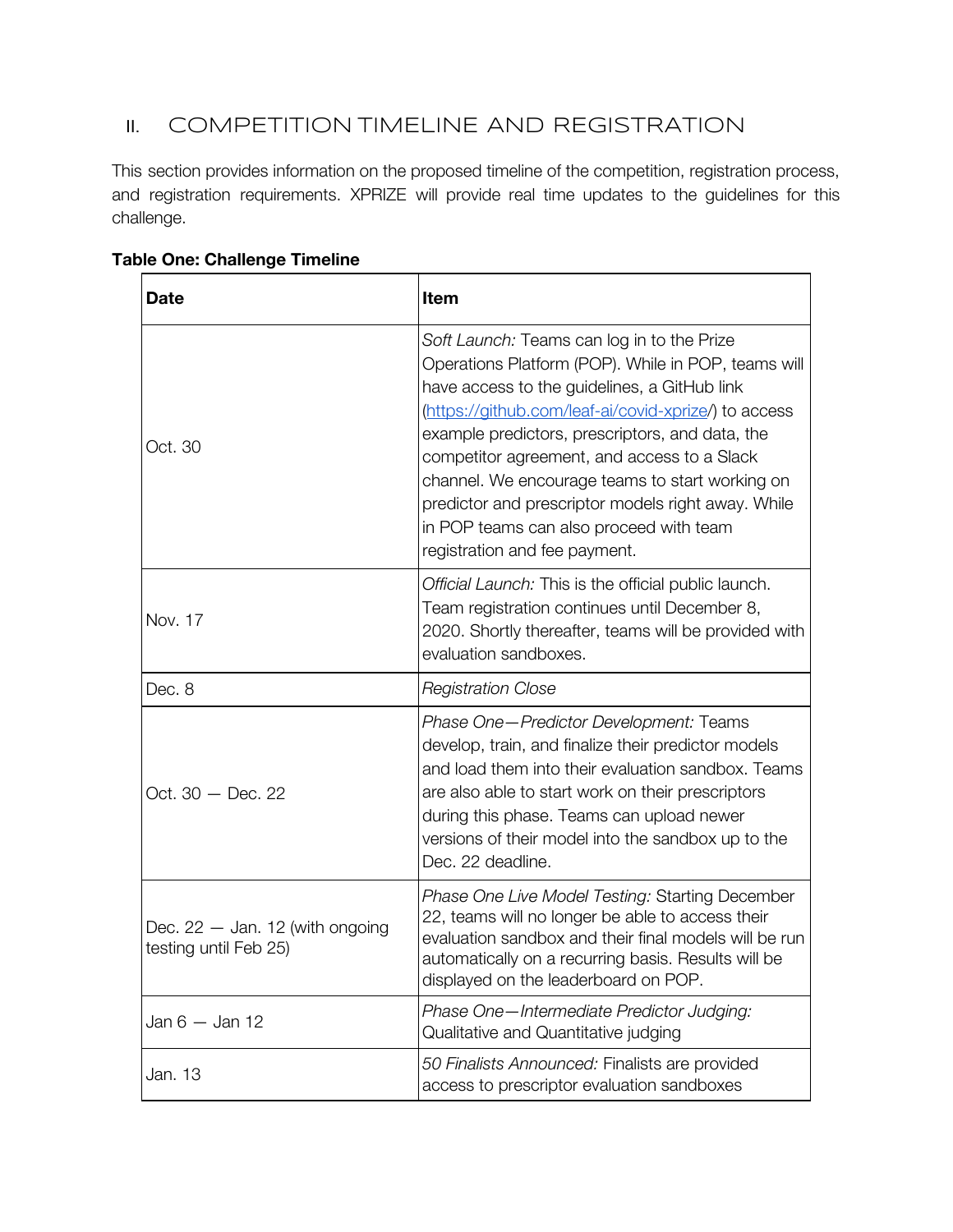| $Oct 30 - Feb. 3$  | Phase Two-Prescriptor Development: Teams<br>develop, train, and finalize their prescriptor models<br>and load them into their prescriptor evaluation<br>sandbox. Teams are encouraged to start their<br>prescriptor development as soon as phase one if<br>possible. Teams can upload newer versions of their<br>prescriptor model into the sandbox up to the Feb. 3<br>deadline. |
|--------------------|-----------------------------------------------------------------------------------------------------------------------------------------------------------------------------------------------------------------------------------------------------------------------------------------------------------------------------------------------------------------------------------|
| Feb. $3 -$ Feb. 25 | Phase Two-Final Predictor and Prescriptor<br>Judging: Starting February 3, teams will no longer<br>be able to access their prescriptor evaluation<br>sandbox and their models will be run automatically<br>on a recurring basis. Results will be displayed on<br>the leaderboard on POP.                                                                                          |
| Feb. 26            | Winners Announced                                                                                                                                                                                                                                                                                                                                                                 |

*Note: The above dates are subject to change.*

#### 1. TEAM REGISTRATION

XPRIZE believes that Solutions can come from anyone, anywhere. Scientists, engineers, academics, entrepreneurs, and other innovators from all over the world are invited to form a team and register to compete. Teams will participate in the competition through XPRIZE Competition Sites. The Competition Sites consist of the Prize Landing Webpage, the Prize Operations Platform (POP), a Slack workspace, the XPRIZE Data Collaborative, and the team Sandboxes.

To participate, a team must first create an account in the **[P](https://pop.xprize.org/)rize [Operations](https://pop.xprize.org/) Platform**. POP is an online platform through which teams will register for the challenge, pay the required registration fee, and submit and download important documents throughout the challenge. Teams are expected to maintain their POP profiles throughout the challenge, ensuring their profile is up to date with the most recent team information.

An XPRIZE competition is an exciting journey requiring a commitment of time, expertise, and resources. Registration fees are required. The \$100 fee collected is used to support XPRIZE challenge teams.

On October 30, 2020, the POP Platform opens and registration is available. After creating a login for POP, teams can access the Competition Guidelines and **find the competition repository at:** <https://github.com/leaf-ai/covid-xprize> with case and intervention plan (IP) data, a sample dataset, and example predictors and prescriptors. We encourage teams to first examine the sample predictors and prescriptors to determine whether they can contribute unique or better models. As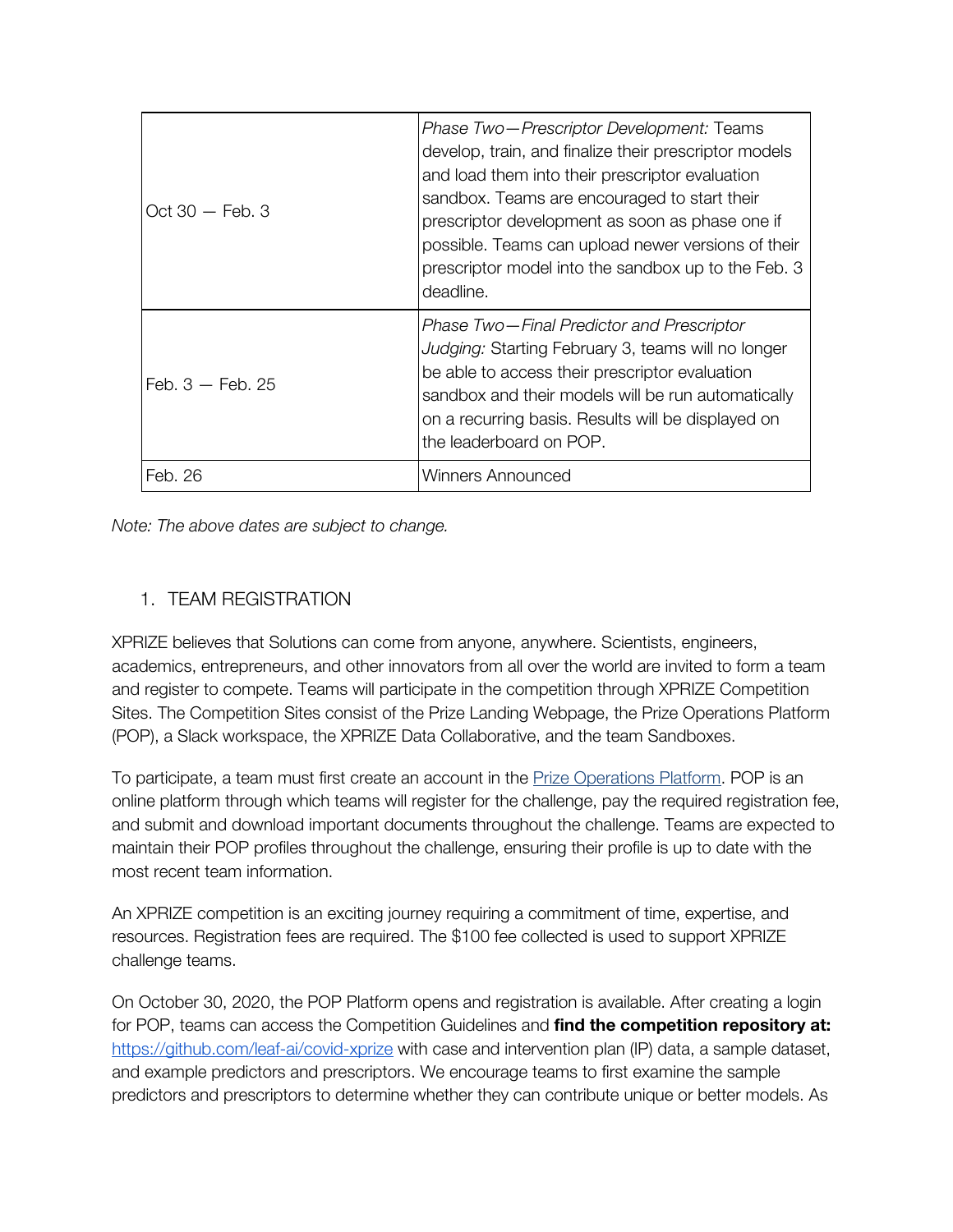part of the full registration process, teams must certify they meet a basic level of technical competency by completing a competency assessment on POP.

While in POP, teams can also access the competitor agreement and a Slack channel to connect with other teams, ask technical and competition related questions, seek support, and receive challenge updates. Teams can also complete the full registration process from POP.

To fully register, teams must complete a competency assessment, registration forms, sign the competitor agreements, and pay the \$100 registration fee. The challenge evaluation sandbox (on the XPRIZE Data Collaborative) will be available to teams shortly after the public launch of the Challenge. XPRIZE will notify fully registered teams when the evaluation sandboxes become available.

The Pandemic Response Challenge is limited to the *first 200 fully registered teams.*

Interested teams and individuals are encouraged to collaborate and share skills. A team may recruit additional experts and can add new members to their team throughout the challenge. Teams may also merge with other teams during the challenge. The Slack channel can be used for this. Teams must notify XPRIZE of a merger before it takes place. Additional details regarding team mergers are provided in the Competitor Agreement.

After the official launch date, XPRIZE will host webinars for all registered teams. XPRIZE webinars will allow teams to get to know each other and also to receive important challenge updates. Participation in these webinars, while not mandatory, is strongly encouraged.

An interactive demo illustrating the basic concepts of the competition, such as the predictor and prescriptor models and their interaction and performance, is available at <https://evolution.ml/demos/npidashboard>.

#### 2. COMPETITOR AGREEMENT

Each team must complete all fields of the XPRIZE Competitor Agreement and submit all information required by XPRIZE within the application fields to be considered a successful registrant. Teams are required to comply with all applicable laws and acquire all necessary licenses, waivers, and/or permits from the applicable regulatory bodies or other applicable third parties.

Model validation results, scoring, statistics, judging, and other data and insights derived from XPRIZE teams' predictor and prescriptor models collected by XPRIZE teams during the operation of the Competition are the intellectual property of XPRIZE. XPRIZE retains the right to license such data for academic, research, and other purposes. Sample data, reference predictor and prescriptor models, and judging software provided by the sponsor to XPRIZE and/or teams as part of the execution of the Competition are the intellectual property of XPRIZE for the benefit of the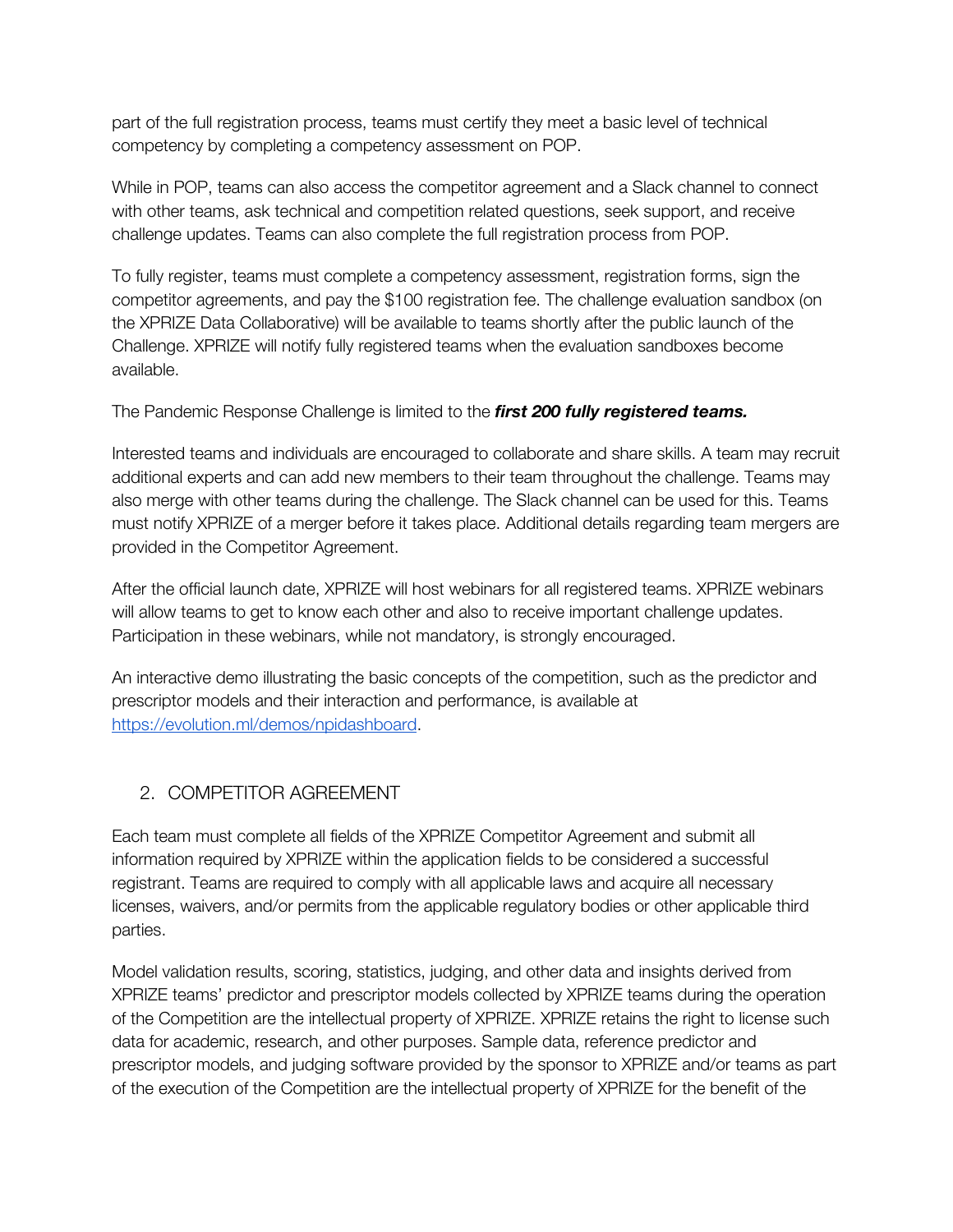public. Teams agree that their models (predictors and prescriptors) once submitted to the Competition Sites are deemed open source and can be made available publicly under XPRIZE's purview for the benefit of the public. Teams warrant that they will not upload or process personally identifying information, including protected health information, to the Competition Sites.

Each team must designate a "Team Leader." The Team Leader will be responsible for receiving communications from and communicating with XPRIZE and the Judging Panel. The team leader shall be at least 18 years old (or the age of majority in their jurisdiction of residence). A team leader is designated in POP.

# III. COMPETITION PHASES, TESTING, AND JUDGING

To be eligible for any Prize Purse during the challenge, teams must meet or exceed all evaluation criteria established by XPRIZE and the independent Judging Panel. Examples of the submission requirements and evaluation criteria for each phase of the competition are summarized in the next sections of this document. The examples below do not encompass all the competition criteria considered. They provide an overview of how teams can expect they may be evaluated. The judges have full decision making authority and can add or change criteria at their discretion.

#### 1. PHASE ONE—PREDICTOR DEVELOPMENT OVERVIEW

The goal of Phase One—Predictor Development is to provide accurate, localized predictions of COVID-19 transmission based on local data, unique intervention strategies, community resilience characteristics, and mitigation policies and practices.

Upon registration, teams will gain access to case and intervention plan data, a sample dataset, and example predictors (that are not region specific) in the previously described GitHub repository. The example predictors include a linear regressor and Cognizant's LSTM-based predictor network. The COVID-19 data will be provided by Oxford University Blavatnik School of Government's COVID-19 Government Response Tracker.<sup>1</sup> Example intervention plans include school and workplace closure policies, travel restrictions, testing, and contact tracing. Teams are encouraged to work with the existing data and predictors and develop new predictors. XPRIZE encourages creativity and innovation; thus, teams may use other data sources and other methods to build better predictors. For instance, teams can add and use additional demographic or economic data, predict other variables such as deaths (which are included in Oxford University Blavatnik School of Government's data), or combine data-driven models with epidemiological models.

We encourage teams to submit novel or unique datasets which may be incorporated into Oxford University Blavatnik School of Government's COVID-19 Government Response Tracker. This can

<sup>1</sup> Hale, Thomas, Noam Angrist, Emily CameronBlake, Laura Hallas, Beatriz Kira, Saptarshi Majumdar, Anna Petherick, Toby Phillips, Helen Tatlow, and Samuel Webster. 2020. Oxford COVID-19 Government Response Tracker, Blavatnik School of Government. Available: [www.bsg.ox.ac.uk/covidtracker](http://www.bsg.ox.ac.uk/covidtracker)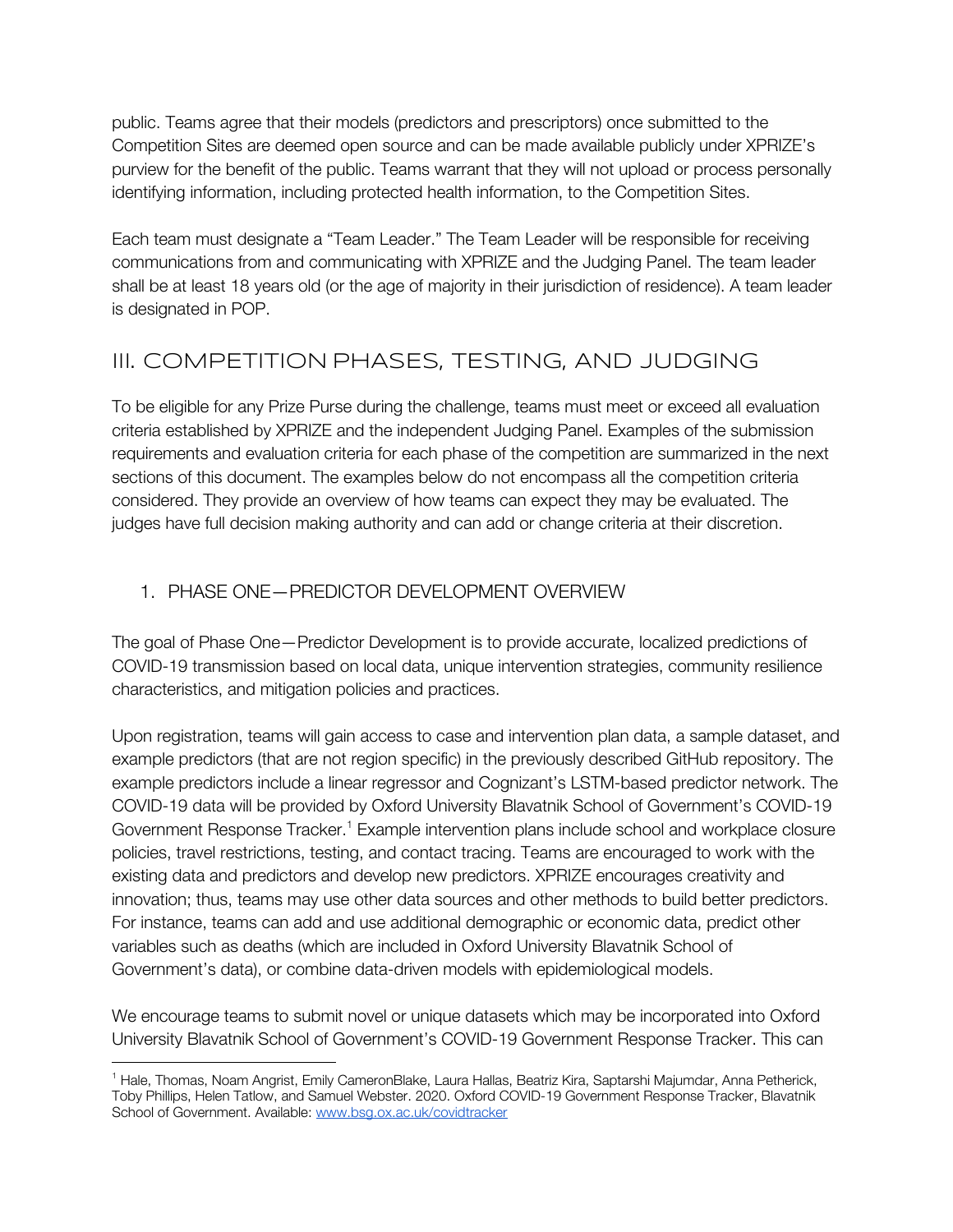include data on demographics, economics, healthcare factors, social distancing, adherence to policies, and more. Teams can upload datasets to the evaluation sandbox, but these datasets cannot be updated during the evaluation and live model testing phases. Providing reliable, novel data will be considered during the judging process and teams could be awarded bonus points. Shortly after the public launch of the Challenge, teams will be contacted by XPRIZE with instructions on how to access their evaluation sandbox. This sandbox will be used to evaluate the predictor models prior to and throughout the evaluation period.

XPRIZE recommends that teams, at a minimum, review the sample predictor models to ensure they have the level of competency needed to generate a competitive predictor. Before submitting the registration fee, teams will certify that they meet a basic level of tech competency (such as familiarity with Python) needed to complete the challenge.

At the conclusion of the Phase One—Predictor Development, teams will submit their predictors for evaluation with live (and hence unseen) data over a three-week intermediate evaluation period. Submissions must be complete and functional. Teams cannot modify their predictors after the submission deadline and teams' predictors will no longer have access to the internet or external resources during the evaluation. Judges will use this three-week evaluation and live model testing period—bringing together quantitative and qualitative judging criteria—to determine which teams advance to Phase Two—Prescriptor Development. The best predictors from Phase One will be combined to form an enhanced predictor to evaluate the prescriptors in Phase Two.

At the conclusion of the three-week Phase One Live Model Testing, XPRIZE will continue to run the predictors submitted by the finalists until the end of Phase Two Judging to evaluate the long-term accuracy of these models. The long-term predictor results will be used as part of the judging criteria to determine winners at the end of the challenge.

#### 2. PHASE ONE—PREDICTOR SUBMISSION REQUIREMENTS

A team's submission will comprise:

- Team's model in a compliant API;
- Data used to run the model;
- A description of the approach taken in developing the model which should also address innovation, generality, collaboration, and other qualitative judging criteria (submitted via POP); and
- Optionally, teams can highlight the list of "specialty regions" they would like judges to consider for their model. These regions are the focus of a team's predictor model beyond the general evaluation. In these regions, their performance will be measured and judged separately. (**Note**: please refer to the Oxford dataset for a list of all available regions.)

Teams will submit their predictor models to their assigned evaluation sandbox prior to December 22. Teams are highly encouraged to submit and execute their models in this environment well prior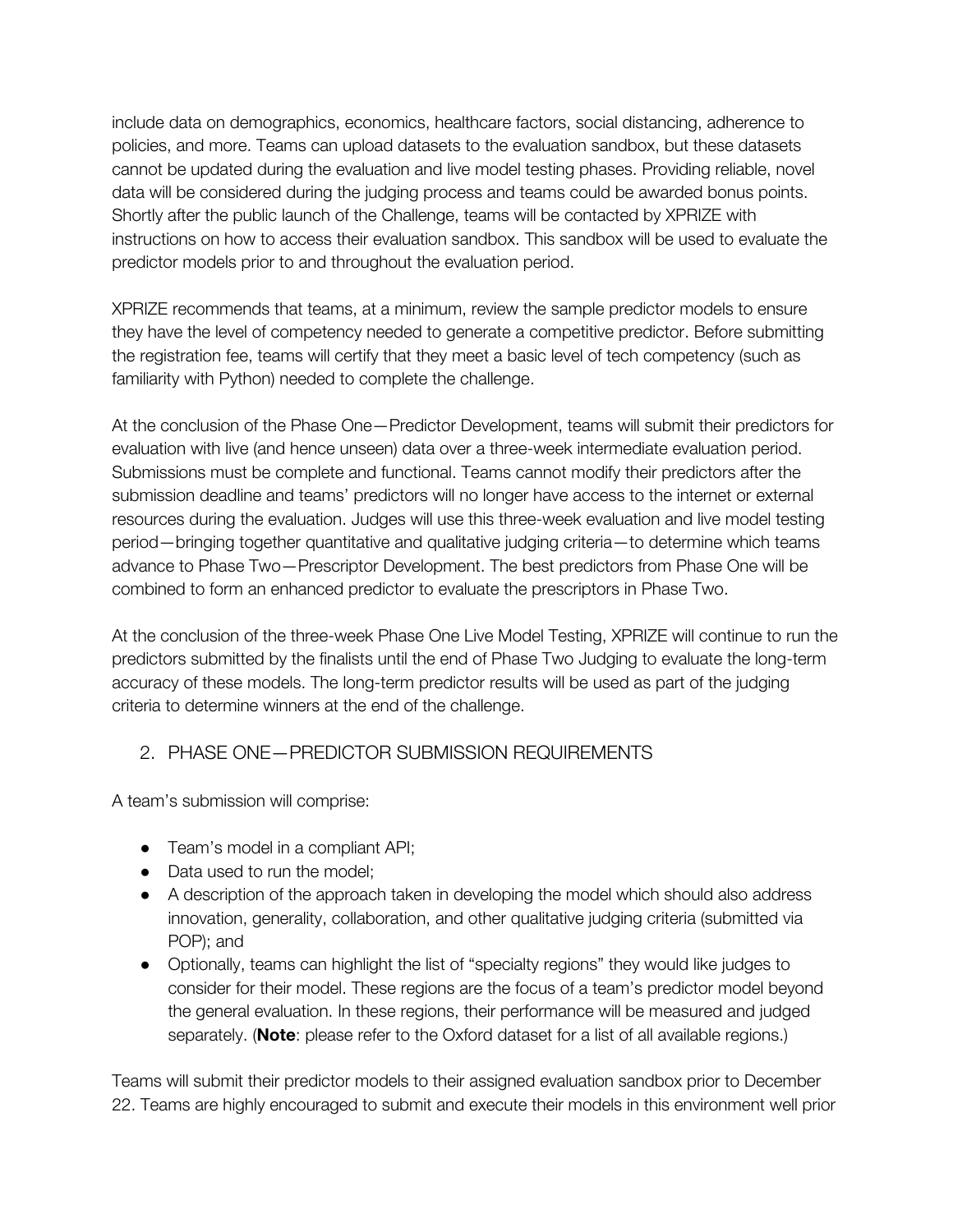to this date in order to address any technical issues associated with using this environment. Predictor models in the sandbox can access only local files. No internet access will be available to the sandboxes after December 22. Descriptive documentation should be submitted to POP.

A predictor is accessed through a script in the evaluation sandbox. The predictor must be called with a single command with the following **exact** syntax and arguments:

*python predict.py -s start\_date -e end\_date -ip path\_to\_ip\_file -o path\_to\_output\_file*

This call should write a CSV file to *path\_to\_output\_file* containing the predictions for the daily cases between *start\_date* and *end\_date*, included, for each country and region for which *path\_to\_ip\_file* contains an intervention plan. The CSV file should contain:

- One row per day per region for which an intervention plan was supplied;
- Required Columns: Date, CountryName, RegionName, PredictedDailyNewCases; and
- Optional Columns: Teams may produce additional columns as output of their predictor models in the CSV file. These columns will be noted by the judges but not evaluated by the Robo Judge. Example optional columns could be:
	- A column labeled IsSpecialty to indicate whether a region is to be considered a speciality region for your model  $(1 =$  speciality region,  $0 =$  not a speciality region)
	- A 95% confidence interval and standard deviation for predicted number of cases
	- Predicted number of deaths and related 95% confidence intervals
	- Predicted number of hospitalization rates and related 95% confidence intervals
	- Predicted number of ventilators needed and related 95% confidence internals
	- Other columns chosen by the team

A sample CSV output file can be found [here](https://github.com/leaf-ai/covid-xprize/blob/master/2020-08-01_2020-08-04_predictions_example.csv) on the GitHub.

To judge the generality of the predictors, all predictors will take as input the active and historical intervention plans for each region and will need to output a prediction for all regions<sup>2</sup>. Performance on specialty regions is evaluated based on output on those regions. A predictor submission can consist of multiple models, for example those specializing in different regions, that are accessed through the same call. When called in the evaluation sandbox, a predictor must return a prediction in less than 1 hour for up to 180-days of prediction for up to 300 regions. Teams are highly encouraged to use the scenario generators found on the GitHub repository to try out different evaluation scenarios before submitting their models. Instructions on how to use these scenario generators to test models can be found within the sample models provided by Cognizant on the GitHub repository.

<sup>&</sup>lt;sup>2</sup> Note: the historical cases are not explicitly an input to the predictor. The predictor can, however, save and access the historical case data up to the starting point of the evaluation in the evaluation sandbox work folder. It can then use its own predictions in lieu of actual cases for the active evaluation period. In this manner, its predictions can be based on parallel time series of case history and intervention plan history up to the current point in time.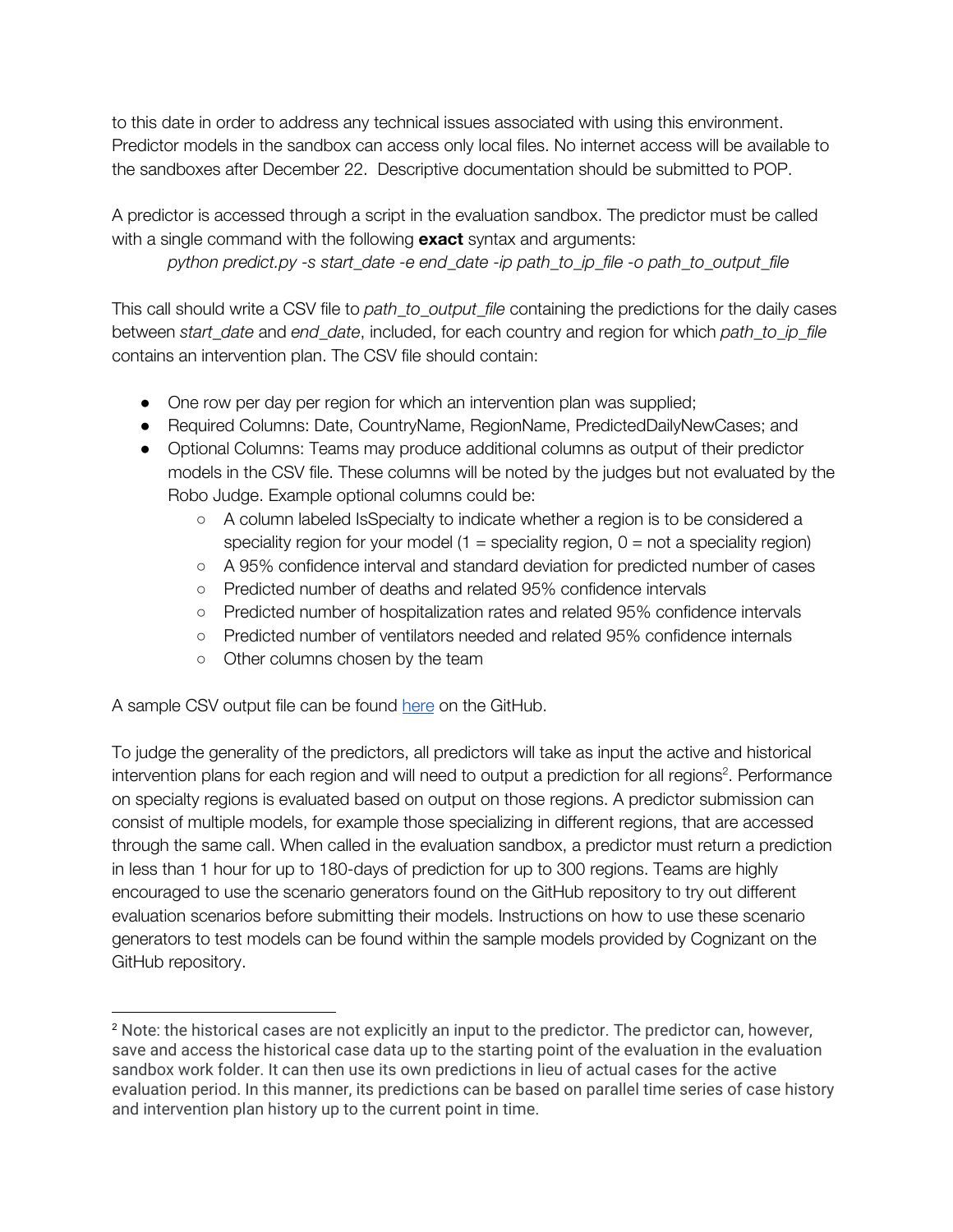#### 3. PHASE ONE LIVE MODEL TESTING

Upon the submission deadline on December 22, 2020, access to the evaluation sandboxes will be disabled. No updates will be allowed after this date. We will conduct a progressive quantitative evaluation of each model's output. Starting December 23, the predictor will be called on a recurring basis using the live and historical intervention plan data for each region from the Oxford dataset to generate predictions up to 180-days into the future as specified above. The subsequent days' predictions will be used to evaluate the model's quantitative accuracy against the actual (live) data. The long-term predictions will be used to illustrate how the number of cases would develop, according to this predictor, if the current IPs were held constant across other scenarios in any scenario analyses run by the Judging Panel.

During the Phase One Live Model Testing, XPRIZE will maintain a publicly available leaderboard with team results and standings on POP.

#### 4. PHASE ONE— PREDICTOR JUDGING

At the start of the competition, XPRIZE will convene an independent Judging Panel. The Judges' role is to evaluate and rank team submissions and results and uphold the validity and integrity of the prize process. Judges enter into an agreement with XPRIZE obligating them to comply with all terms and conditions, including confidentiality and conflict of interest provisions as described in the Competitor Agreement. Judges also acknowledge that they shall make no claim to a Team's intellectual property.

For Phase One—Predictor Development, teams will develop and submit predictor models that estimate the number of future cases for a given region(s)—considering the local intervention plans in effect based on live Oxford data—over a given time. The data (estimates) each model generates will be evaluated by a Cognizant-designed "Robo Judge"—a tool that compares teams' prediction data against real time data and the other teams' results. This tool is being made available to Judges specifically for the quantitative evaluation of results. First, the Judging Panel will use the Robo Judge results to eliminate the most inaccurate teams from the competition. Next, the Judging Panel will evaluate the results (data) that each model produces quantitatively via the leaderboard rankings produced by the Robo Judge and qualitatively through a scorecard rubric consisting of the criteria described below. Teams are evaluated against, and compared to, other teams on their own merits. A maximum of 50 teams with the best predictor models will advance to Phase Two of the Pandemic Response Challenge.

#### **Quantitative Evaluation Criteria**

Teams must copy all necessary models and data into their evaluation sandbox and verify that it can be executed per the previously mentioned command syntax by December 22. The leaderboard will report the predictor results regularly. The predictor submissions will be evaluated on all regions and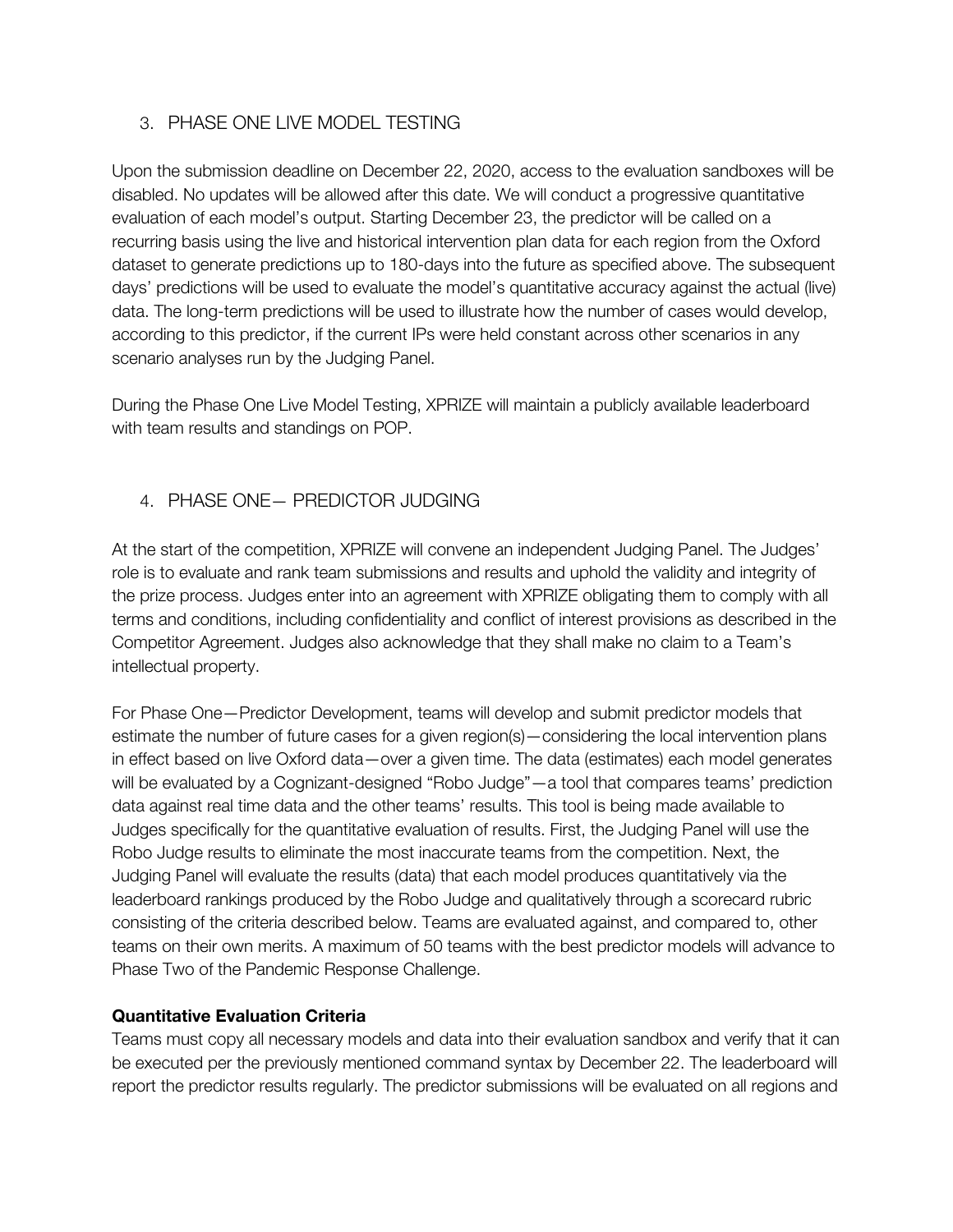then separately on the speciality regions. Judges may also cumulatively evaluate submissions on larger regions, such as specific countries, continents, and the world.

At the conclusion of the Phase One Live Model Testing, the data from submissions will be ranked in each region according to the cumulative error in the 7-day moving average for the number of cases per 100,000 people.

Based on such region-specific rankings, two overall performance measures will be formed. These are the:

- Mean ranking of teams across all regions
- Mean ranking of teams across the specialty regions, if selected

In their predictions, teams are encouraged to produce interesting results and show them. Judges will also consider any additional quantitative data that teams can provide. For example, whether predictor outputs include optional fields, such as confidence intervals, death rates, hospitalization rates, ventilators needed, and other outputs. Since death rates are available in Oxford University's Blavatnik School of Government's data, and they can be predicted like cases, teams may find it helpful to predict death rates as well as additional sources of information. If enough teams do this, the accuracy of death-rate predictions may be measured similarly to cases. And the rankings can be presented to the judges as optional quantitative information.

As a reminder to teams, and as explained in the GitHub repository, only a subset of the NPIs found in the Oxford dataset will be used in the evaluation of the predictor models. Specifically, only the NPIs that have a direct impact on the spread of the virus (i.e. on the daily new cases number) and are identified as "Containment and health index" in the Oxford Index Methodology document (found [here](https://github.com/OxCGRT/covid-policy-tracker/blob/master/documentation/index_methodology.md)) will be used. These NPIs are C1 to C8 (inclusive) and H1, H2, H3, and H6. Please refer to the sample code found on the GitHub repository for more examples of these indices and how they are implemented in the predictor submission template.

Teams will have their work subject to the following sanity checks:

- Ranking on retrospective runs on historical intervals, representing a broader range of situations than encountered in live testing
- Other predictor sanity check pass/fail results (e.g., negative predictions, maximal and minimal stringency predictions, and predictions exceeding population size)

The quantitative evaluation will be used by the Judging Panel to eliminate the most inaccurate models before the qualitative evaluation phase. Up to 100 teams may be eliminated in this phase, but the exact number will depend on the total number of registered teams and the distribution of accuracy among the all submitted models.

#### **Qualitative Evaluation Criteria**

After the preliminary quantitative evaluation phase described above, the Judging Panel will use a combination of both quantitative and qualitative evaluation criteria to evaluate the teams. The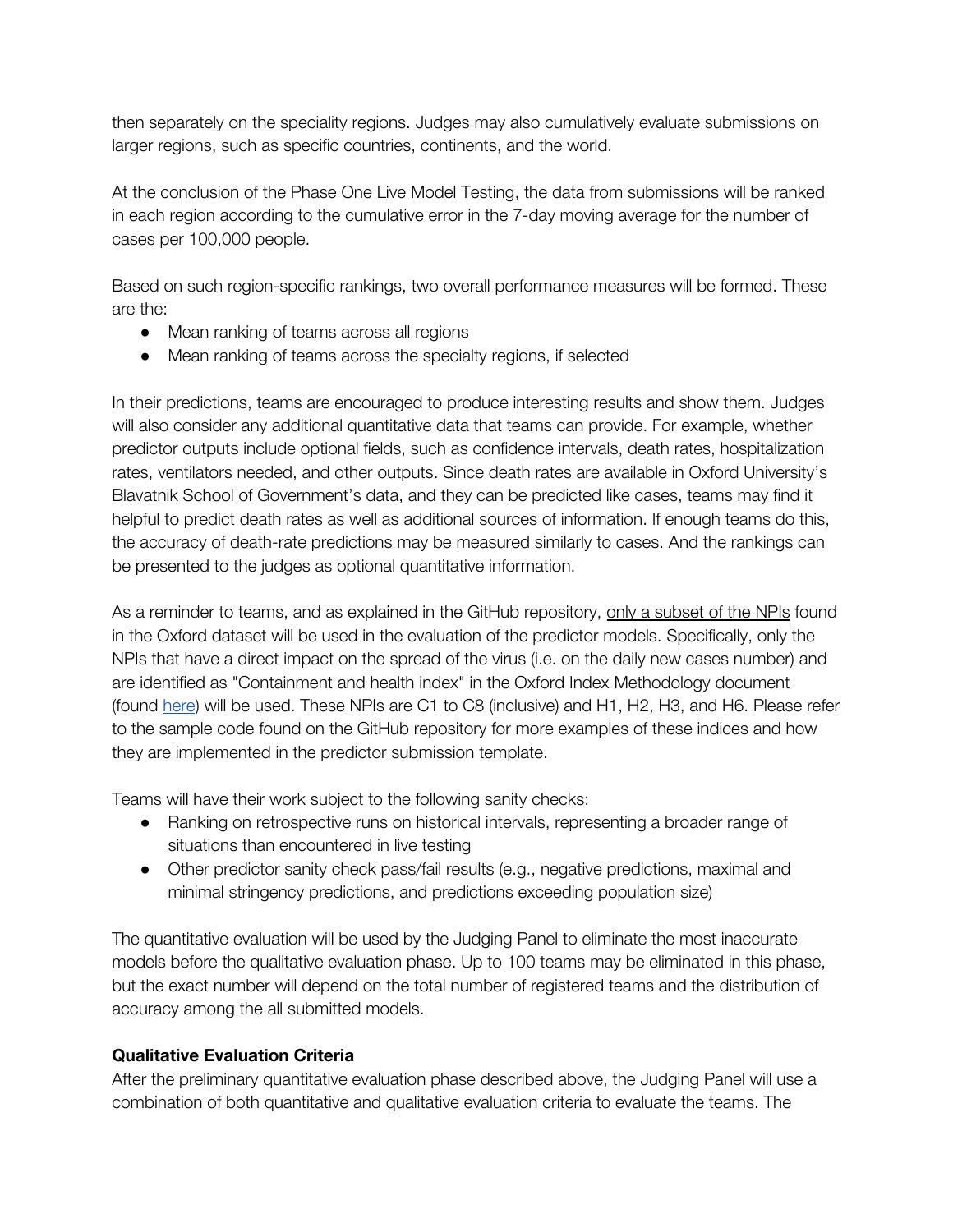qualitative judging of the teams' models will begin during the predictor evaluation period. For the qualitative evaluation, the Judging Panel will use the following criteria with a generally equal weighting:

- **Innovation**: Teams who submit and use additional data, intervention plans (such as vaccination policies and treatments), or otherwise find innovative ways to extend the scope of the challenge will be ranked highly;
- **Generality**: Teams will first be evaluated on how well their models perform across all regions. Subsequently, teams will be awarded bonus points for how well their models do in specialty regions;
- **Collaborative contributions**: Teams that take an open-source approach to the data or models that they use, and who contribute data and models to the shared success of all teams will be ranked highly;
- **Consistency**: Approaches that stay within an acceptable range of accuracy in the short and long term, and that perform as expected in any scenario analyses run by the Judging Panel, are preferred;
- **Speed and resource use**: Model that are faster and more efficient in their approach are preferred;
- **Addressing the challenge**: Teams must avoid taking shortcuts or finding loopholes to improve their quantitative performance at the expense of real-world performance. Additionally, teams may be awarded bonus points for predicting additional, relevant public health metrics such as required hospital beds and ventilators; and
- **Explanation**: Submissions should include a narrative description of how the model works, the data it uses, and its sources as well as any relevant points related to these themes. Furthermore, models that emphasize interpretability by being able to explain why the model is predicting what it does (i.e. glass-box models) will be ranked highly.

At the conclusion of Phase One—Predictor Judging, each teams' qualitative and quantitative scores will be combined and teams will be ranked by the Judging Panel. Up to 50 teams will advance to Phase Two—Prescriptors.

#### 5. PHASE TWO—PRESCRIPTOR DEVELOPMENT OVERVIEW

The main aim of the Pandemic Response Challenge is to foster an ecosystem that makes it easier to implement accurate and rapid prescriptions and enable ongoing improvements to the model as new interventions, treatments, and vaccinations become available. Prescriptor development encompasses the rapid creation of custom, non-pharmaceutical and other intervention plan prescriptions and mitigation models to help decision-makers minimize COVID-19 infection cases while lessening economic and other negative implications of the virus. For example, machine-generated prescriptions may provide policymakers and public health officials with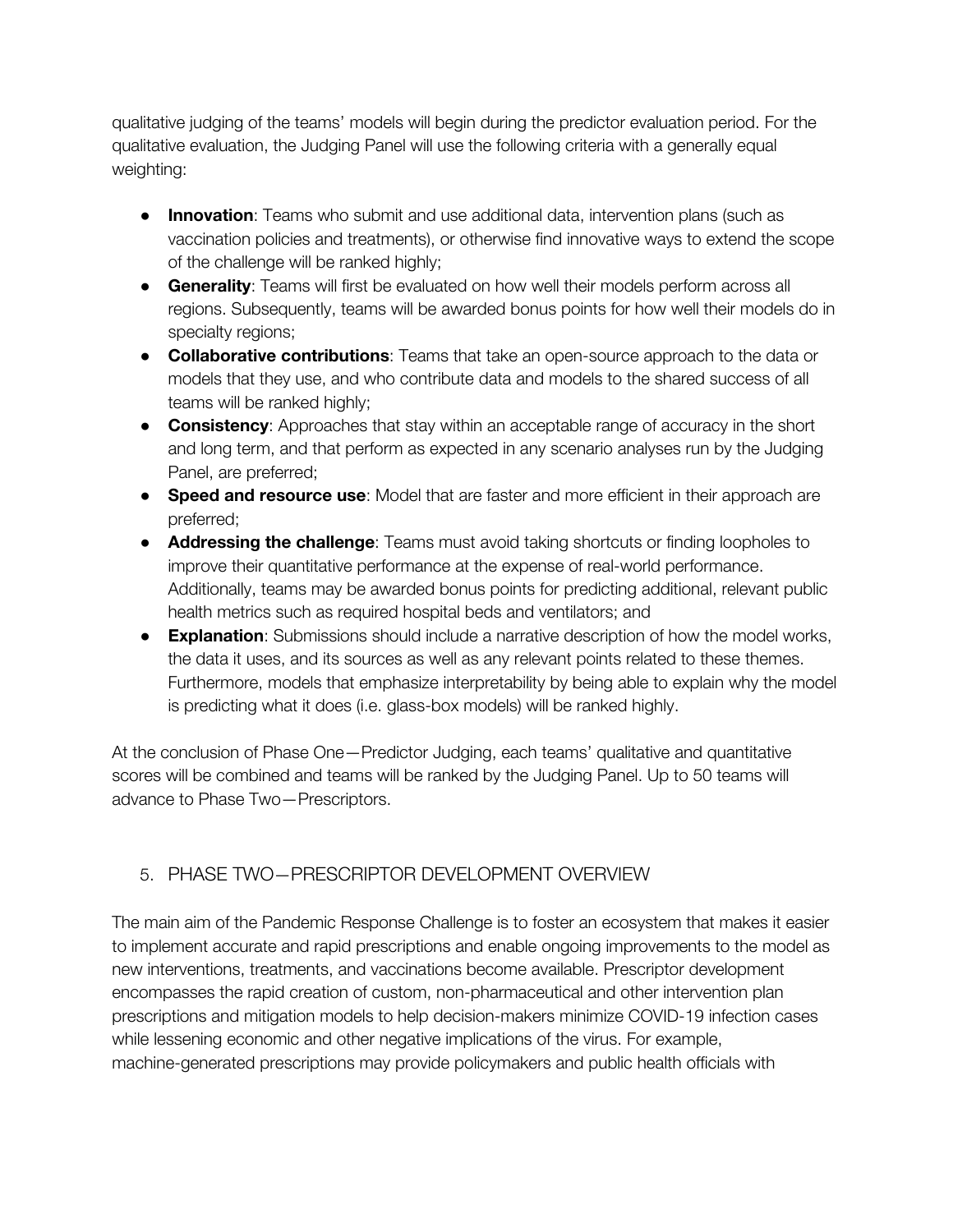actionable locally-based, customized, and least restrictive intervention recommendations, such as mandatory masks and reduced restaurant capacity.

During Phase Two—Prescriptors, teams are to use machine learning to make more accurate recommendations to stakeholders. Based on a time sequence of the number of cases in a region and the past intervention plans in place, teams will develop prescription models (for any region) that generate useful intervention plans that policy makers can implement for their region. Each prescriptor balances a tradeoff between two objectives: minimizing the number of daily COVID-19 cases while minimizing the stringency of the recommended interventions (as a proxy to their economic and quality-of-life cost).

Intervention plan costs can differ across regions. For example, closing public transportation may be much costlier in London than it is in Los Angeles. Such preferences are expressed as weights associated with each intervention plan dimension, given to the prescriptor as input for each region. The prescriptor recommendations along with the stringency objective will be evaluated according to these weights, so the prescriptor model should consider them in making recommendations. This is a significant aspect of the competition for two reasons: (1) such prescriptors can be more readily customized to a particular region for future live site testing that may occur, making it easier to adopt them, and (2) this is a new technical challenge beyond the current state of the art, promoting scientific advances in machine learning. Prescriptors will be evaluated separately both in the base case of equal weights and in the more advanced case where the weights are chosen randomly. Especially in early development of the prescriptors, it may be useful to use equal weights, thus simplifying the challenge and extending to the general case later in the development process.

During Phase Two—Prescriptor Development, it is not possible to evaluate the prescriptors with live data (i.e., implement the recommendations in the real world). Instead, the recommendations will be evaluated using a standard predictor model which may use some of the best predictors developed by the teams in Phase One. From the start of the challenge, teams will have access to this standard predictor and a collection of neural networks to represent the different tradeoffs between COVID-19 cases and the stringency of the intervention plan. These will be made available in the same GitHub repository mentioned previously. The provided prescriptors are general and not specific to any region. We encourage teams to improve upon or develop better prescriptor models, either general or region-specific, using their choice of any machine learning or other methods.

Teams can generate prescriptions through a variety of approaches. A possible approach may involve the following: A prescription is generated for each day, and a predictor is asked to predict the number of cases for the next day. The generated IPs and the predicted cases then become input to the prescriptor and the predictor for the next day. In this manner, the prescriptions can be rolled out day-by-day indefinitely into the future. Another possible prescriptor approach could generate a schedule of intervention plans over several days, weeks, or months based on the case and intervention plan history up to that point, and only consult the predictor occasionally. The teams can use their own predictor or the ones provided to them. An API will be provided to the standard predictor for this purpose since it is used in the quantitative evaluations.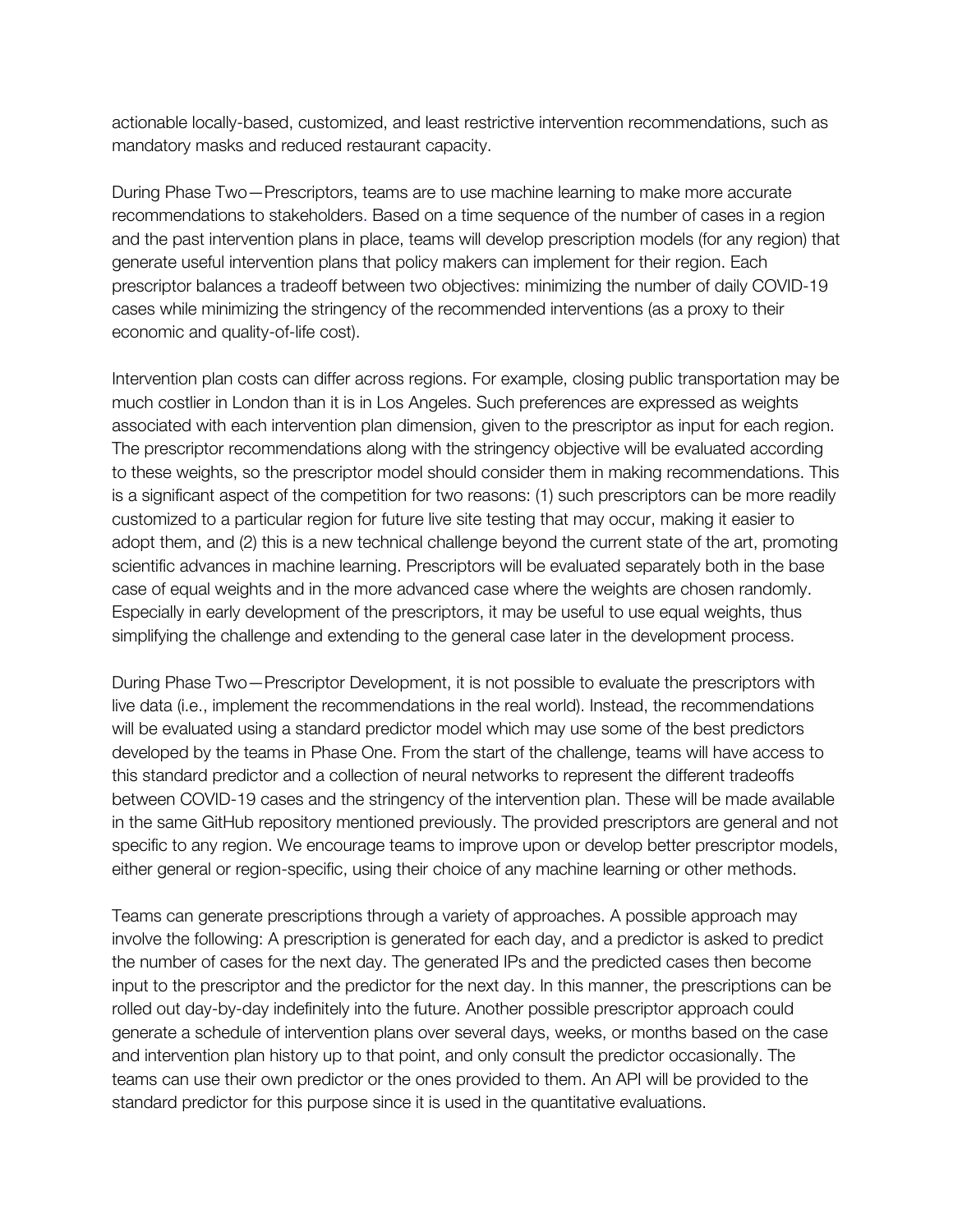Teams can begin developing their prescriptors at any time. Example prescriptor will be provided in the GitHub repository. When the standard predictor becomes available, teams will have three weeks to adapt and refine their prescriptor models with it. Therefore, teams are encouraged to start working on the prescriptor before the standard predictor is available.

#### 6. PHASE TWO—PRESCRIPTOR SUBMISSION REQUIREMENTS

At the end of Phase Two—Prescriptor Development, teams will submit:

- Team's prescriptor model in a compliant API;
- Data used to run the prescriptor model;
- A description of the approach taken in developing the model which should also address innovation, generality, collaboration, and other qualitative judging criteria (submitted via POP); and
- Optionally, teams can highlight the list of "specialty regions" they would like judges to consider for their prescriptor model. These regions are the focus of a team's prescriptor model beyond the general evaluation. In these regions, their performance will be measured and judged separately.

Similar to predictors, a prescriptor can only access local resources and will not be able to access the internet or be updated once evaluation begins.

The prescriptor must be called with a single command with the following **exact** syntax and arguments:

*python prescribe.py -s start\_date -e end\_date -ip path\_to\_historical\_ip\_file -c path\_to\_weights\_file -o path\_to\_output\_file*

Where weights is a CSV file specifying the stringency objective weights for each country: CountryName, RegionName, and one column per intervention. This command should write a CSV file containing the daily intervention plans for up to 90 days. The file should contain:

- One row per day per region;
- The required columns: Date, CountryName, RegionName, prescribed intervention plans in the same format as the historical ones; and
- A PrescriptionIndex (1 to 10): See the text below indicating that each submission could generate up to 10 different prescriptions.
- Optional Columns: Teams may produce additional columns as output of their prescriptor models in the CSV file. These columns may be noted by the judges but not evaluated by the Robo Judge.

Prescriptors should output a recommendation for all regions. Performance on speciality regions are evaluated based on the output for those regions. In one call, a prescriptor must return a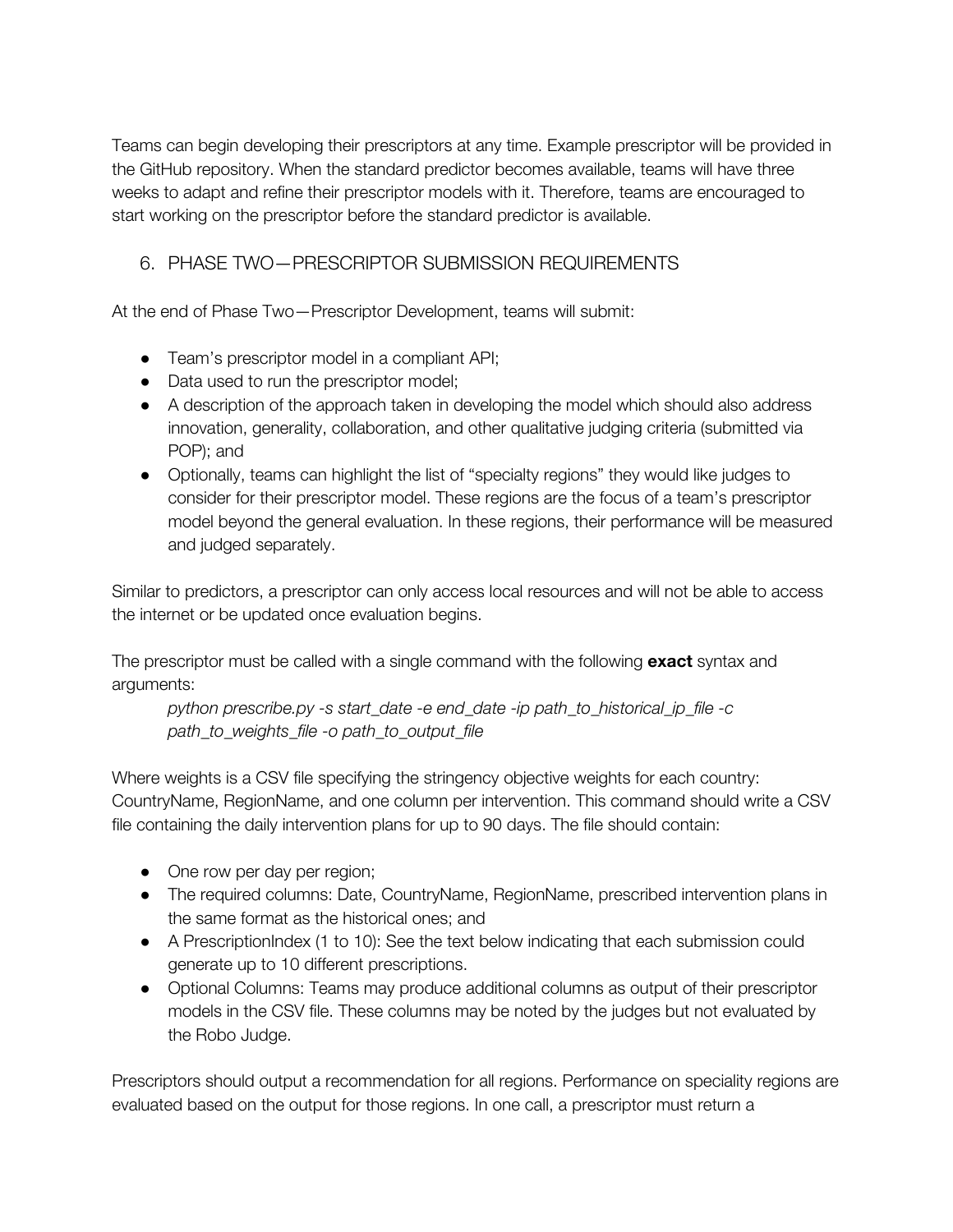prescription file in less than 6 hours for up to 237 regions for up to 90 days with up to 10 prescriptions (PrescriptionIndex). Note that the prescriptor submission can comprise multiple models, such as those specializing in different regions, that are accessed through the same call. Also note it is unnecessary to specify which tradeoff between the case and cost objectives the prescriptor is addressing; the optimal tradeoff is determined automatically in comparison with other prescriptors during quantitative evaluation. To encourage teams to develop diverse solutions, each submission could generate up to 10 different prescriptions, identified by the PrescriptionIndex column, each potentially optimized for a different tradeoff. They will each be evaluated separately. To make aggregation possible, the number of prescriptions generated in each call must be the same.

#### 7. PHASE TWO—FINAL PREDICTOR AND PRESCRIPTOR JUDGING

Phase Two Judging consists of:

- A final quantitative evaluation of a team's ongoing predictor results
- A quantitative prescriptor evaluation consisting of two parts; and
- A qualitative prescriptor evaluation

#### **Final Predictor Quantitative Evaluation Criteria**

The finalist teams' predictor data will be evaluated quantitatively at the end of Phase Two using the same method as in Phase One—Prescriptor Judging. The only difference is the evaluation is now based on a much longer period of unseen data.

#### **Final Prescriptor Quantitative Evaluation Criteria**

Teams will be judged over the three-week period beginning at the conclusion of the Phase Two—Prescriptor Development. Teams will submit their prescriptor models to their assigned evaluation sandbox prior to February 3, 2021. Teams are highly encouraged to submit and execute their models in this environment well prior to this date in order to address any technical issues associated with using this environment. There will be no internet access or updating of models or data after this deadline. The judging consists of quantitative and qualitative components. The quantitative evaluation will consist of two parts:

- 1. Performance along the two tradeoff objectives (cases vs. stringency) for between 30 to 90-days (inclusive) of simulation following the submission deadline.
- 2. The degree to which the submission contributes towards discovery of improved prescriptors in a further search process.

#### *First Quantitative Prescriptor Evaluation*

The first quantitative evaluation will be along the two tradeoff objectives—the number of cases vs. stringency—for each target region over a 30 to 90-day simulation period. Since the prescriptions are not yet implemented in the real world, they will be evaluated based on the estimates the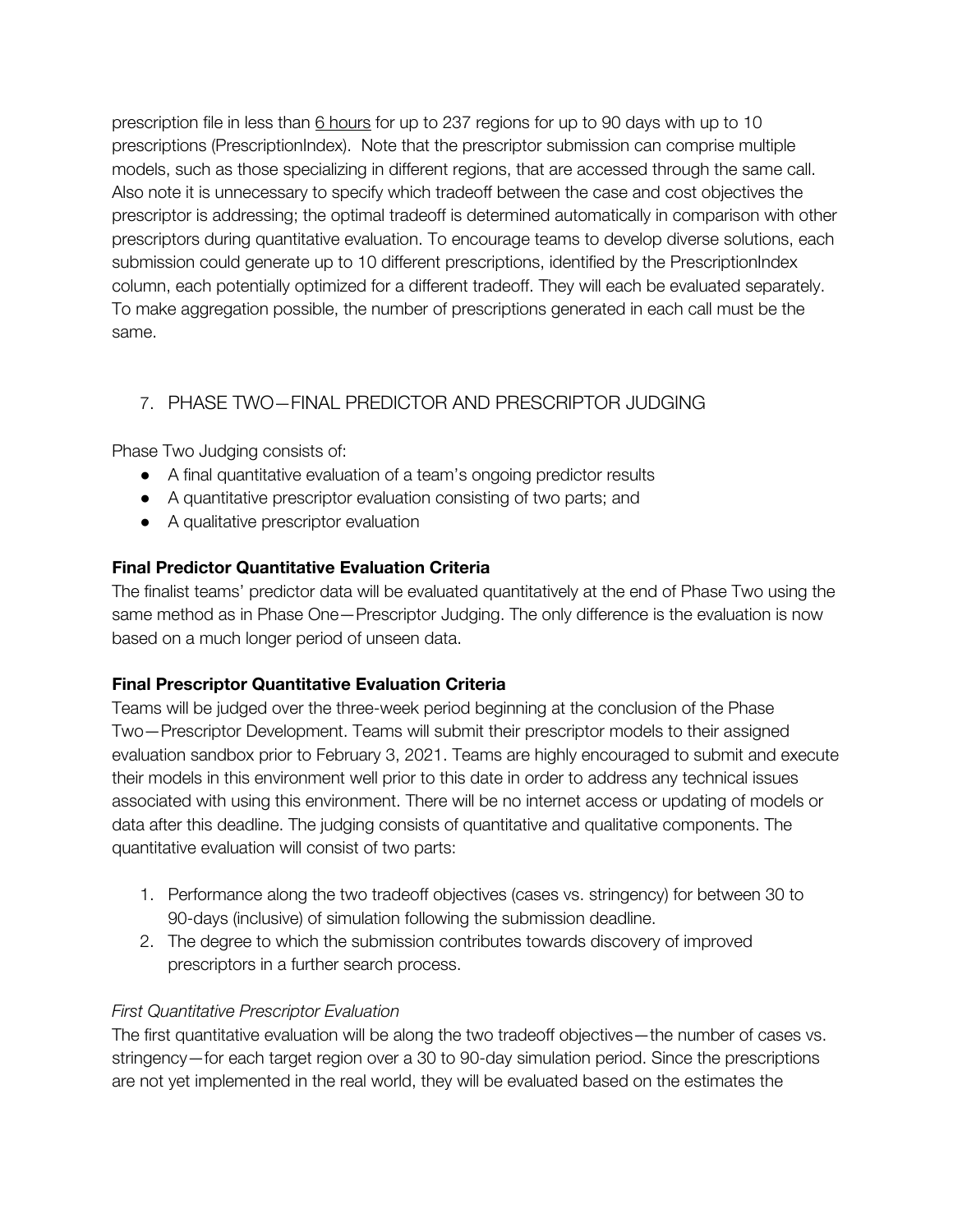predictor models make. Thus, a standard predictor will be created using the best submissions in Phase One and the reference predictor to cover all regions as accurately as possible.

The submissions will be evaluated on all regions and separately on specialty regions. They will also be evaluated cumulatively on larger regions (i.e., countries, continents, and the world).

For each day in the 30 to 90-day evaluation period, the prescriptor is called with the date and weights as specified above, obtaining prescriptions for each region. They are evaluated along the two objectives:

- The standard predictor is called to estimate the number of cases for each region; and
- The total intervention plan stringency is calculated for each region using the Oxford University Blavatnik School of Government's COVID-19 Government Response Tracker Stringency Index formula, with the specified weights for the region.

The weights for each region are drawn from a uniform distribution within [0..1] and normalized to sum up to the number of intervention plan dimensions (i.e. 12). The process is repeated three times with different weights and the results are averaged. The same three sets of weights are used to evaluate all prescriptors. Additionally, a case where all weights are equal is used as a separate base-case evaluation. The predictions and stringency will be averaged over the 90-day period to obtain the final objective values (i.e., cases and stringency) for the prescriptor for each region.

Results with both the base case (with equal weights) and the general case (with random weights) will be presented to the judges as the outcome of the first quantitative evaluation.

For each region, all prescriptors will be placed in the 2D plane of objective values with the initial evolved prescriptors and the prescriptors evolved in the second Quantitative Evaluation detailed below. The prescriptor's performance in this region is then calculated as the number of other prescriptors it Pareto-dominates (i.e., is better along both objectives) in this space. Note: this evaluation automatically determines the best tradeoff between the two objectives for each prescriptor; that is, where it is most unique and useful compared to other prescriptors.

#### *Second Quantitative Prescriptor Evaluation*

The second quantitative evaluation is based on how well the submission can serve as a stepping stone in creating improved prescriptors through further collaborative machine learning—i.e., a population-based search—in the following process:

- 1. The prescriptor is distilled into an equivalent neural network. It is queried with a "syllabus" of situations (case and IP history and stringency evaluation weights) to obtain a training set. A neural network similar to the evolved prescriptor samples is then trained with it.
- 2. The network is then inserted into the prescriptor population along with all other submissions for that region.
- 3. The prescriptors are evolved further, optimizing the two objectives specified in first quantitative evaluation.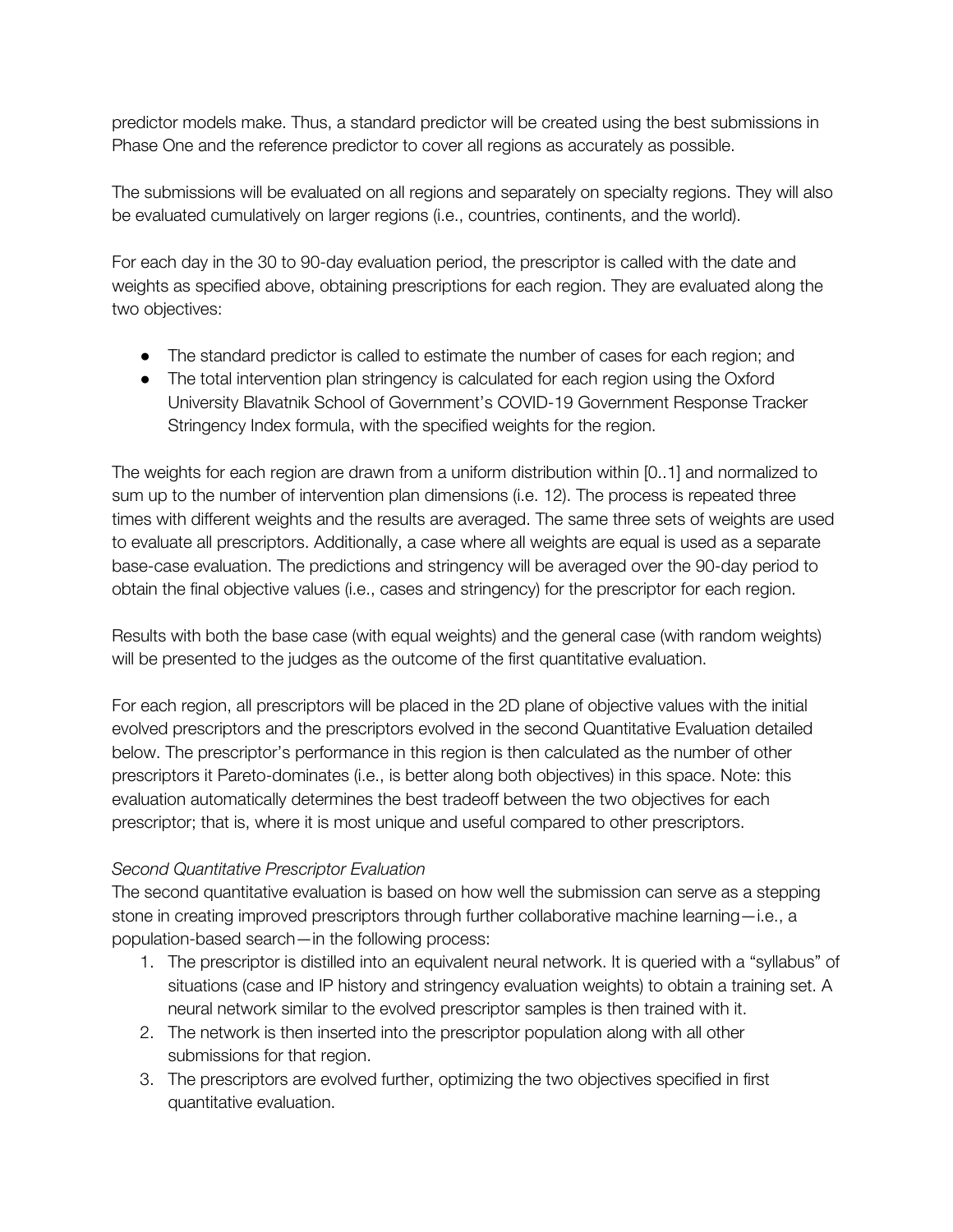4. In the final Pareto front, prescriptors that are descendants of the submitted prescriptor will be identified. The greater the number of descendants, the higher the evaluation score.

Since this form of evaluation takes significant computing time, it will be time bound to enable the speedy evaluation of submissions. At a minimum, general prescriptors (i.e., those evaluated across all regions) will be evolved using a single set of weights. Further evaluation may be conducted to obtain and identify additional innovative or creative solutions. For instance, the results using multiple weightings can be averaged; the evaluation may be done separately for each region; the quality of the descendants can be measured based on dominance (as in the first quantitative evaluation), and averaged across all descendants. The judges will identify high quality evolved prescriptors, particularly those that improve upon the initial evolved and human designed prescriptors.

Thus, the second quantitative evaluation addresses an important and novel aspect of the competition: it is a community effort. Team contributions are brought together into a common population, and a modern machine learning discovery method is used to find synergies and compatible innovations to achieve better performance than would otherwise be possible.

#### **Final Prescriptor Qualitative Evaluation Criteria**

The themes of the qualitative judging may include, but are not limited to:

- **Actionability and usability**: Models that are usable in a real world setting, that provide interactivity and actionability, and that present results in a visual and well-communicated format will be ranked highly; *Judging Importance: High*
- **Explanation**: Submissions should include a narrative description of how the model works, the data it uses, and its sources as well as any relevant points related to these themes. Furthermore, models that emphasize interpretability by being able to explain why the model is predicting what it does (i.e. glass-box models) will be ranked highly; *Judging Importance: High*
- **Addressing the challenge**: Teams must avoid taking shortcuts or finding loopholes to improve their quantitative performance at the expense of real-world performance. Additionally, teams may be awarded bonus points for predicting additional, relevant public health metrics such as required hospital beds and ventilators; *Judging Importance: Medium*
- **Inclusivity and fairness:** The degree to which the data, model, and approaches consider particularly vulnerable groups<sup>3</sup> in designing and implementing their solution will be evaluated. Teams may also be judged on documented evidence of the diversity of perspectives they sought input from during the development of their solution; *Judging Importance: Medium*

<sup>3</sup> Vulnerable groups may include the unemployed, working poor, unhoused individuals, children, the elderly, people with disabilities, ethnic minorities, and other marginalized groups.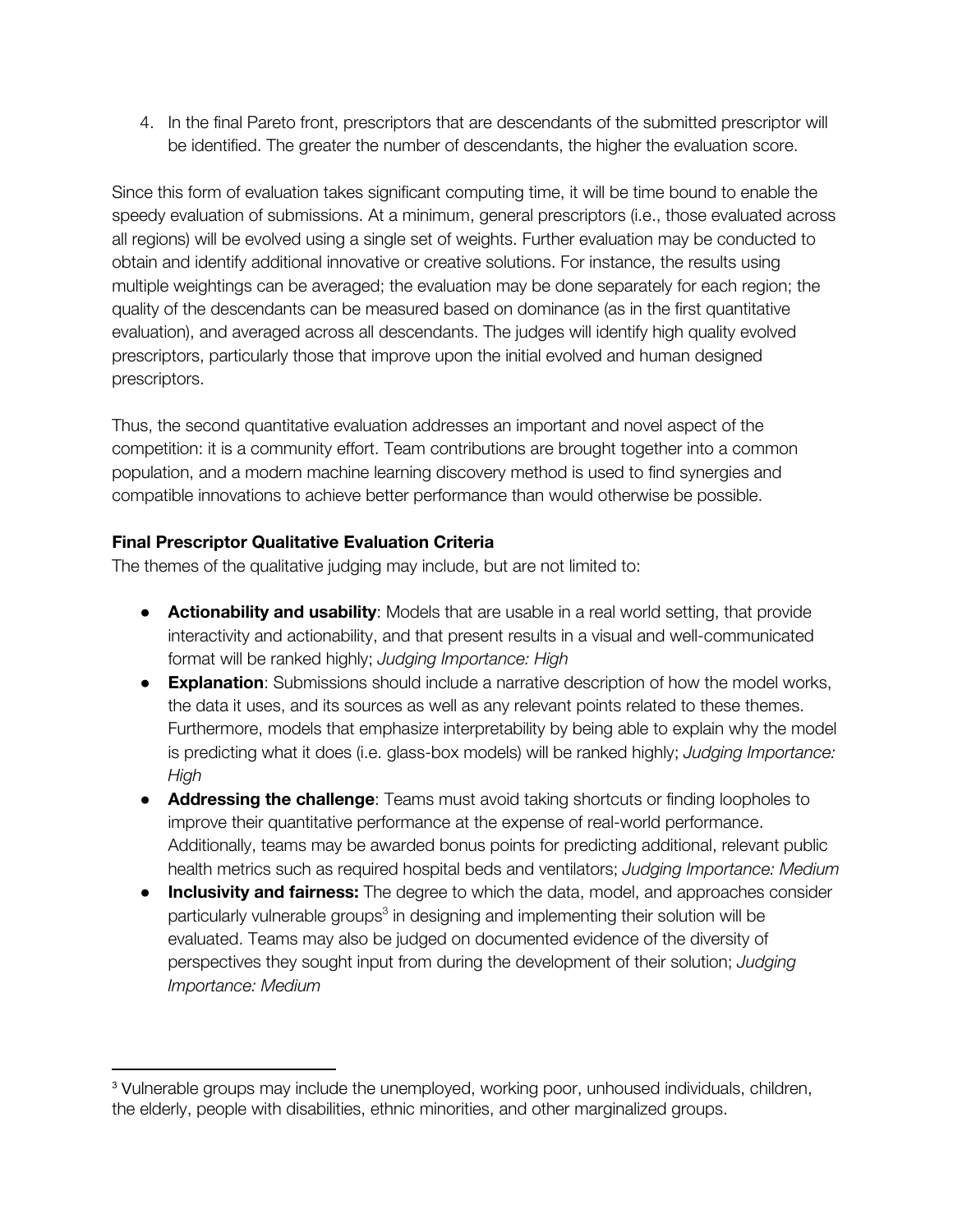- **Generality**: Teams will first be evaluated on how well their models perform across all regions. Subsequently, teams will be awarded bonus points for how well their models do in specialty regions; *Judging Importance: Medium*
- **Consistency**: Approaches that stay within an acceptable range of accuracy in the short and long term, and that perform as expected in any scenario analyses run by the Judging Panel, are preferred; *Judging Importance: Medium*
- **Transparency and trust:** The extent to which their solution enables and facilitates user-facing transparency, including the ease with which a layperson can access and understand information related to how the solution functions, what data is collected and stored, and how that data may be used will be considered; *Judging Importance: Medium*
- **Collaborative contributions**: Teams that take an open-source approach to the data or models that they use, and who contribute data and models to the shared success of all teams will be ranked highly; *Judging Importance: Medium*
- **Innovation**: Teams who submit and use additional data, intervention plans (such as vaccination policies and treatments), or otherwise find innovative ways to extend the scope of the challenge will be ranked highly. *Judging Importance: Low*

#### 8. DETERMINING THE WINNERS

The full judging panel will combine both quantitative rankings and the qualitative evaluations of both predictors and prescriptors to make the final determination on the winning teams. Judges have indicated that they will weigh prescriptor scores somewhat more heavily than predictor scores. If any vote of the Judges results in a tie, then the judging panel shall determine, in its sole and absolute discretion, the mechanism to settle the tie. Decisions of the judging panel are final and shall be binding on XPRIZE, teams, and each team member.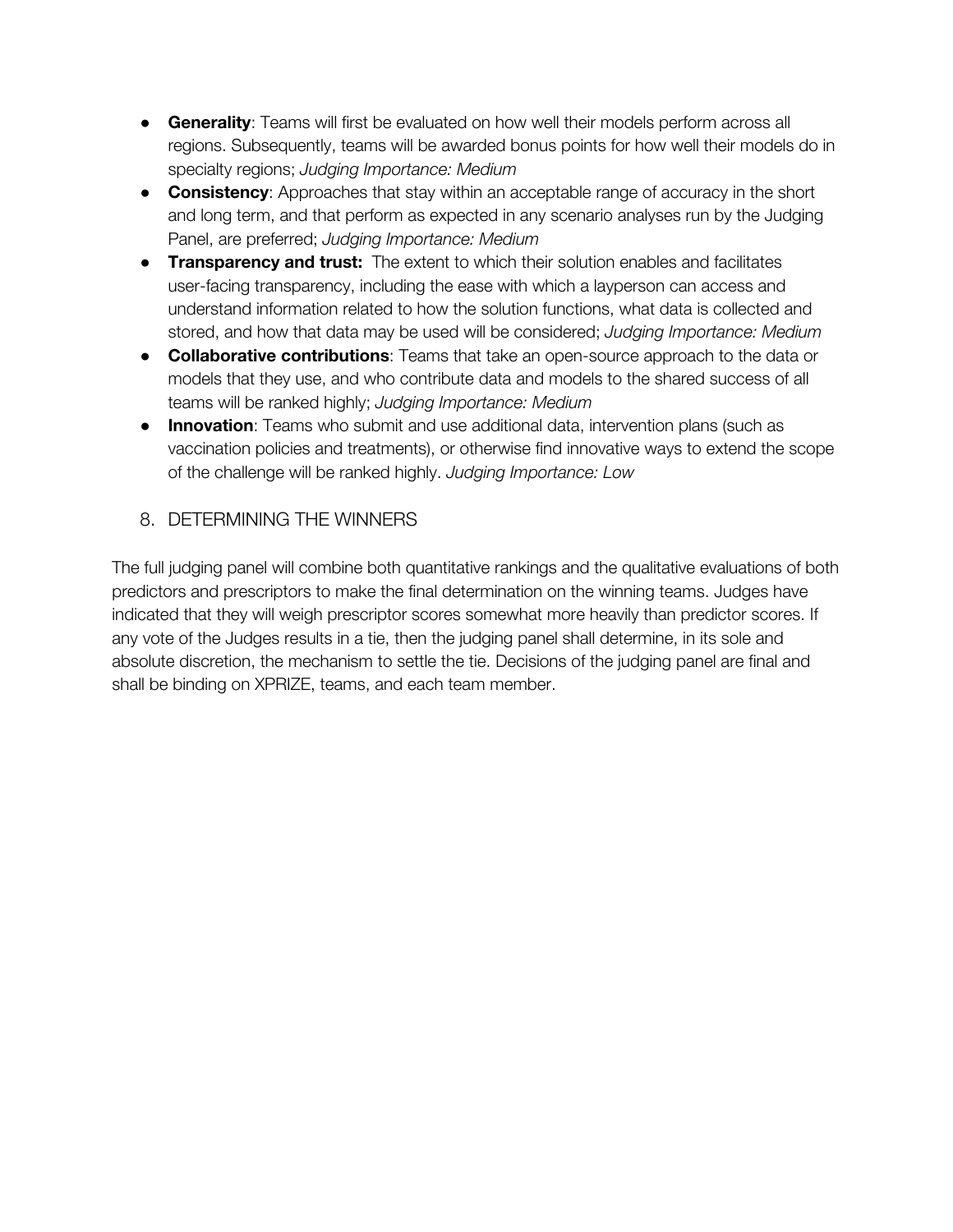## IV. PRIZES

The Pandemic Response Challenge will be awarded with a total Prize Purse of \$500,000 (USD) and is divided as follows.

**Grand Prize:** A Grand Prize of \$500,000 (USD) will be split between the two teams that produce prediction models that estimate future numbers of daily COVID-19 cases with greatest accuracy and produce prescription models that produce intervention plans that minimize the number of cases and stringency of interventions most effectively.

Additional awards may be administered at the discretion of the Judges.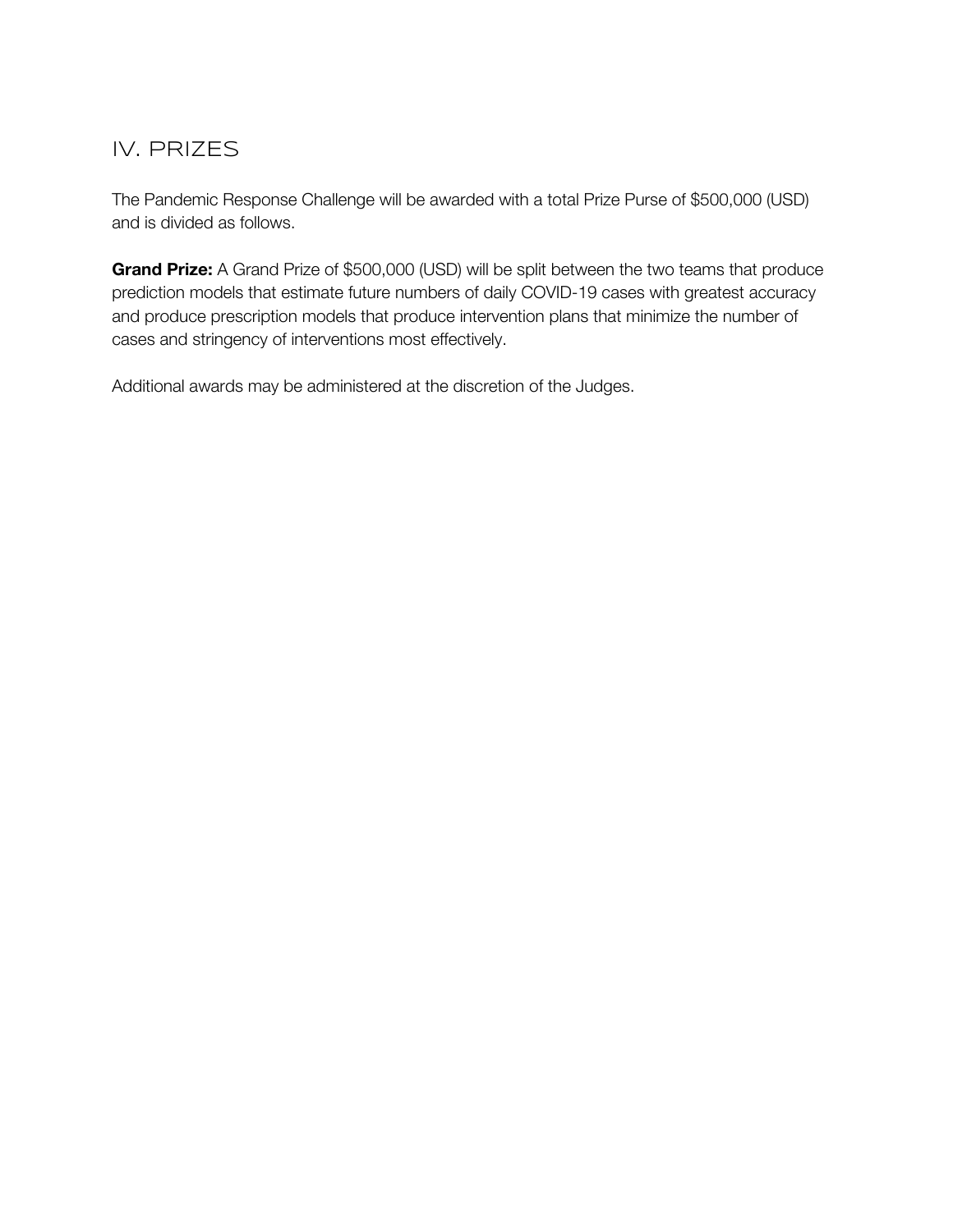# V. ROLES AND RESPONSIBILITIES

#### **ADVISORY BOARD**

- A. **SELECTION OF ADVISORS.** XPRIZE will appoint a panel of topical experts and big-picture thought leaders to serve as the Advisory Board for the challenge. The Advisory Board will remain in place throughout the challenge to advise XPRIZE regarding the scientific and other elements of the challenge.
- B. **INDEPENDENT ADVISORY BOARD.** The Advisory Board will be independent of XPRIZE and all teams and team members. No Advisor, nor any member of the Advisor's immediate family, shall participate, nor have any financial or other material interest, in XPRIZE, the Sponsor(s), and/or any team or team member. All members of the Advisory Board shall promptly disclose to XPRIZE any such current, former, or expected future conflict of interest with XPRIZE, the Title Sponsor, or any team or team member.
- C. **ROLE OF ADVISORY BOARD.** The duties and responsibilities of the Advisory Board may include, but not be limited to: (i) helping to establish the qualifications for prospective Judges; (ii) recommending members of the Judging Panel; (iii) helping to develop testing protocols and judging criteria; (iv) and providing input toward developing Competition Guidelines.

#### **JUDGING PANEL**

- A. **SELECTION OF JUDGES.** The Judging Panel (as defined in the Competitor Agreement) will be composed of highly qualified and impartial Judges with subject matter and technical expertise.
- B. **INDEPENDENT JUDGING PANEL.** The Judging Panel will be independent of XPRIZE, the Title Sponsor, any other prize sponsors, and all teams and team members. No Judge, nor any member of Judge's immediate family, shall participate, nor have any financial or other material interest, in XPRIZE, the sponsor(s), and/or any team or team member. All members of the Judging Panel shall promptly disclose to XPRIZE any such current, former, or expected future conflict of interest with XPRIZE, the sponsor, and/or any team or team member.
- C. **ROLE OF JUDGING PANEL.** The duties and responsibilities of the Judging Panel will include, but not be limited to: (i) evaluating teams' compliance with the Competitor Agreement as they relate to prize operations, these Competition Guidelines, and the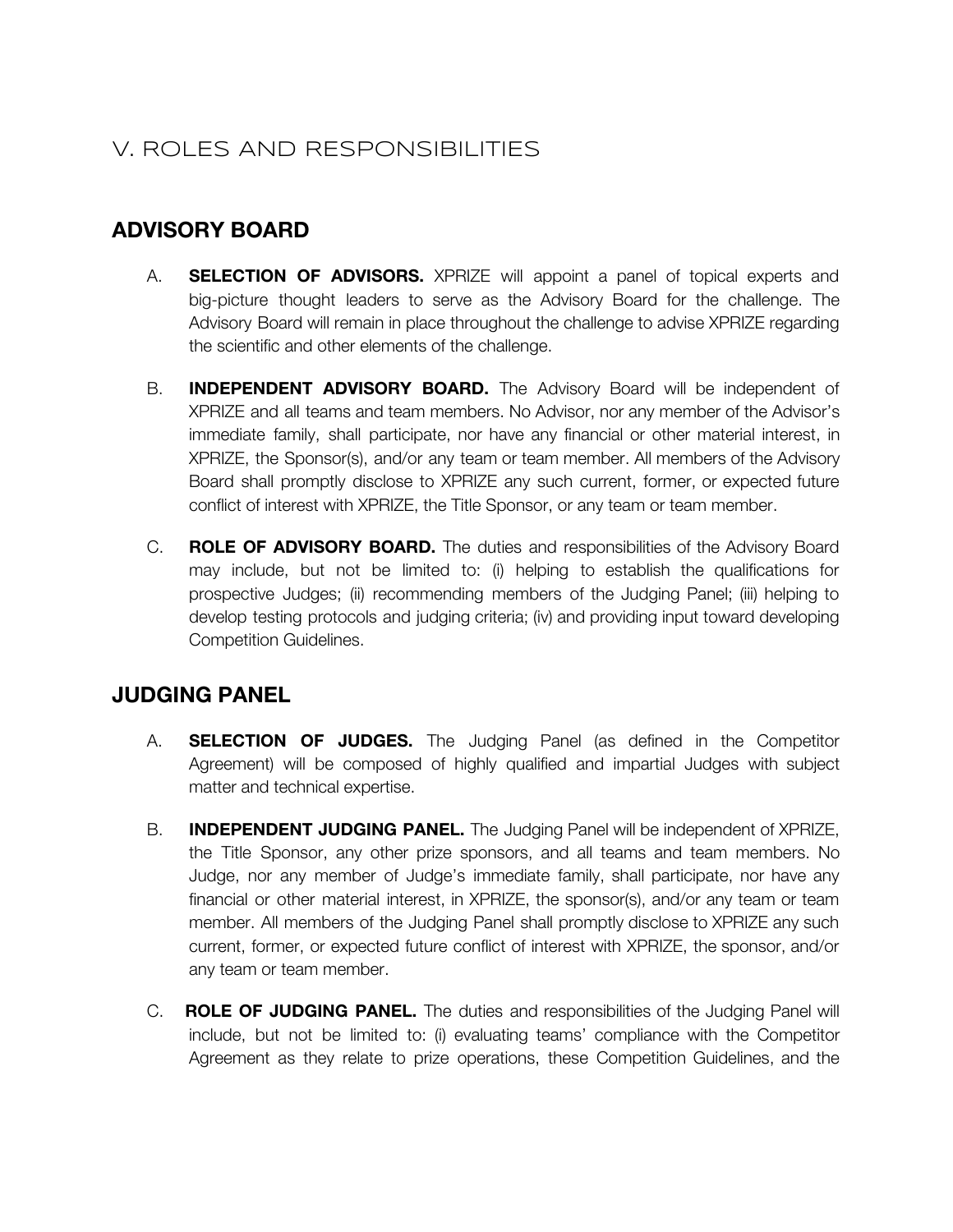Rules and Regulations for the challenge; and (ii) the awarding of points and selection of teams that will proceed to each subsequent round of the challenge.

- D. **GROUNDS FOR JUDGING PANEL DECISIONS.** Official decisions made by the Judging Panel will be approved by a majority of the Judges that vote on each such decision after careful consideration of the testing protocols, procedures, guidelines, rules, regulations, criteria, results, and scores set forth in the Competitor Agreement, these Competition Guidelines, Rules and Regulations, and all other applicable exhibits to the Competitor Agreement. If any vote of the Judges results in a tie, then the Judging Panel shall determine, in its sole and absolute discretion, the mechanism to settle the tie. Similarly, if one or more teams are tied at any stage during the challenge, the Judging Panel shall have the sole and absolute discretion to settle the tie.
- E. **DECISIONS OF JUDGING PANEL ARE FINAL.** The Judging Panel shall have sole and absolute discretion: (i) to allocate duties among the Judges; (ii) to determine the accuracy and error rate acceptable to the Judging Panel for all challenge calculations, measurements, and results, where not specified in the Rules and Regulations; (iii) to determine the methodology used by the Judging Panel to decide; (iv) to declare the winners of the challenge; and (v) to award the prize purses and other awards. Decisions of the Judging Panel shall be binding on XPRIZE, teams, and each team member. XPRIZE and teams agree not to dispute any decision or ruling of the Judging Panel, including decisions regarding the accuracy or error rate of any challenge calculations, measurements, and results. Teams shall have no right to observe other teams' testing or evaluation, or to be informed of other teams' calculations, measurements, and results, unless such information is made publicly available by XPRIZE.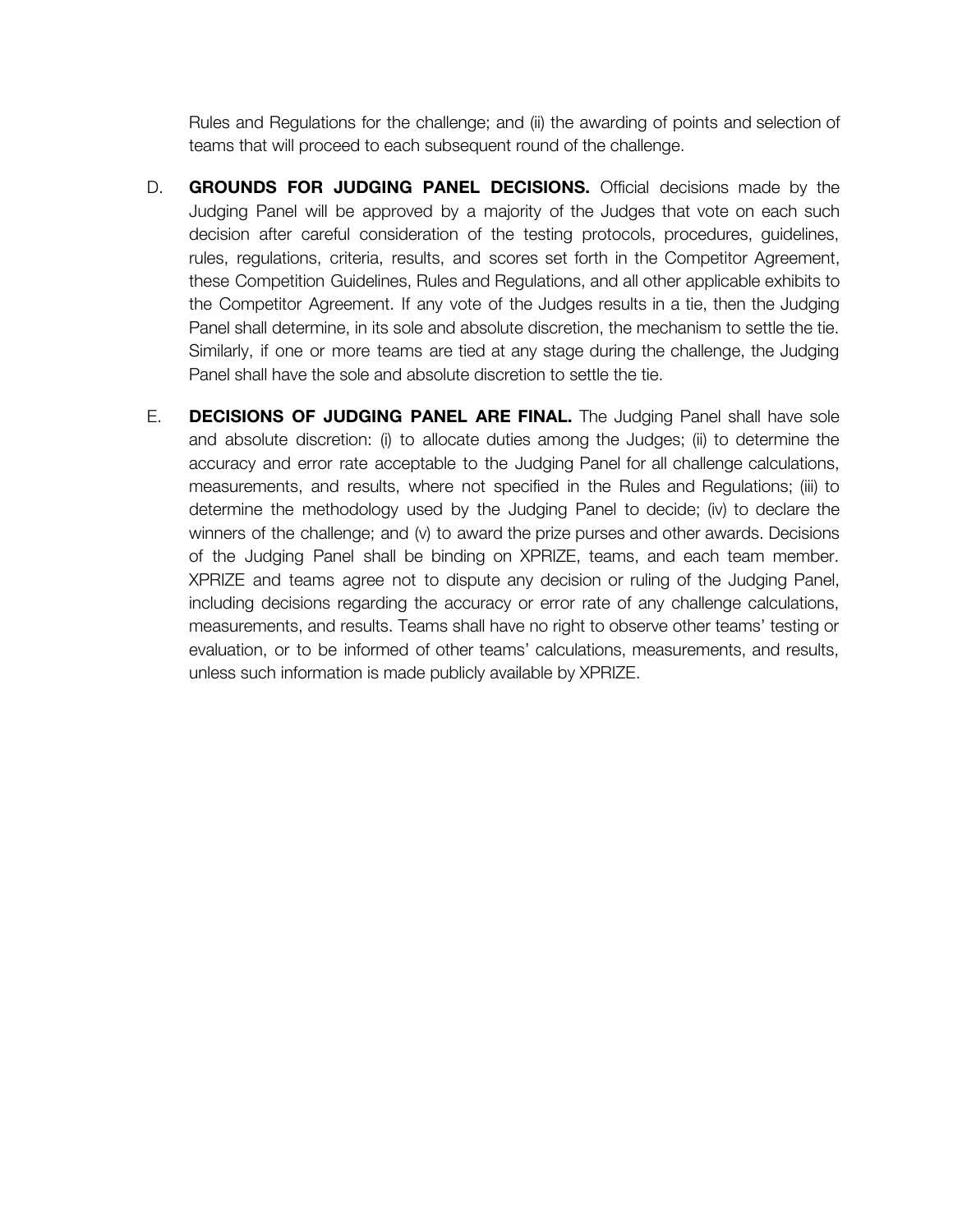# VI. ENVIRONMENT AND SAFETY

We prioritize safety in all challenges. Safety is a top priority for this challenge. Solutions should minimize harm and ensure safety of participants and surrounding communities. All teams must comply with these requirements:

- Teams will comply with all existing environmental, health, and safety regulations.
- As mandated by the Competitor Agreement, teams will acquire and hold all necessary licenses and insurance to demonstrate safety compliance and liability coverage as required for participation in this challenge.
- Teams should abide by the responsible use of AI and data and include an ethics statement in their submission affirming their responsible and ethical AI approach.

Additional details regarding Environment and Safety for teams' model development and testing may be provided in the Rules and Regulations for this challenge. XPRIZE reserves the right to adjust the Competition Guidelines or Rules and Regulations based on the latest scientific and legal information available at the time to ensure personal and environmental safety. XPRIZE will make all final determinations on safe and acceptable practices for challenge operations.